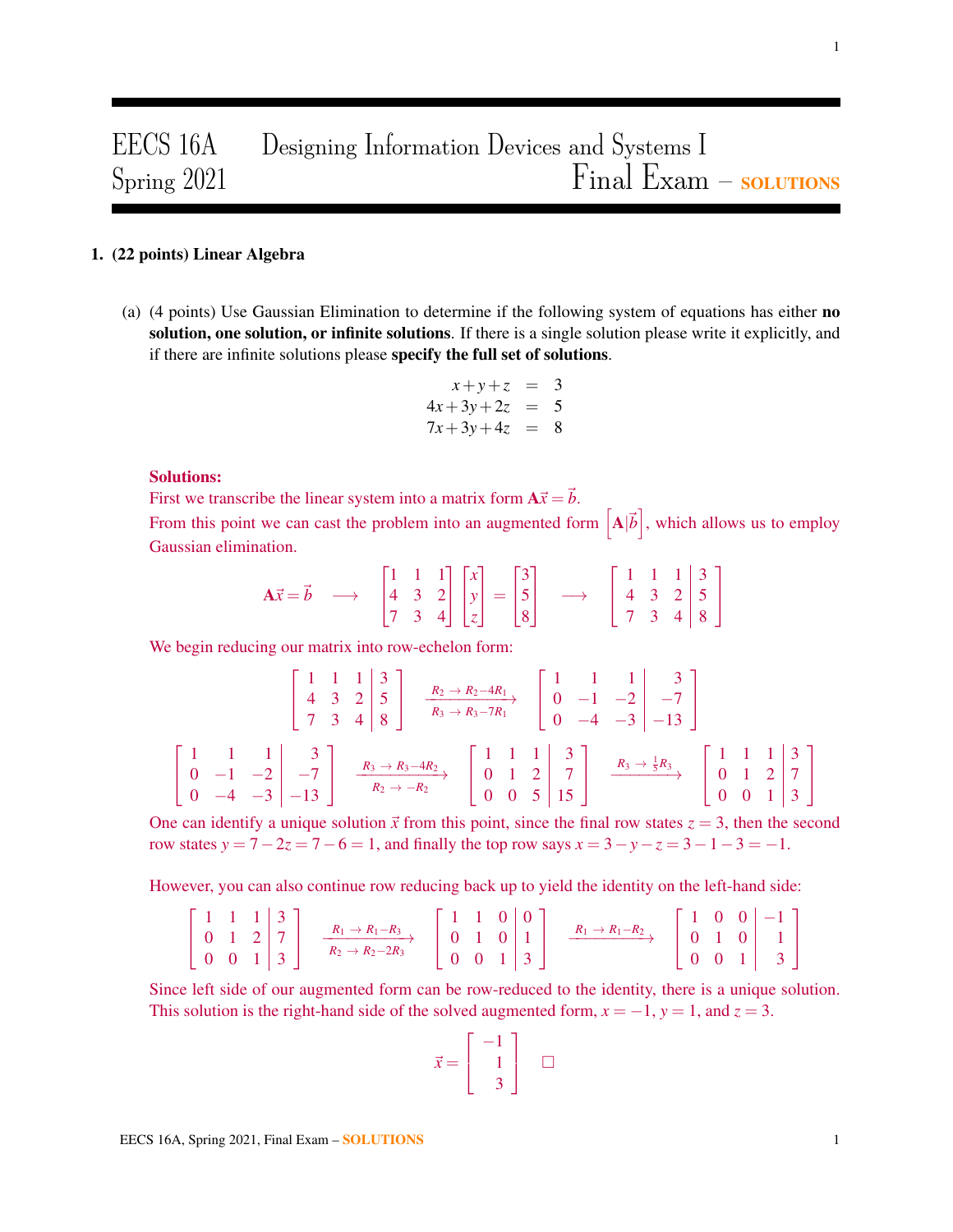(b) (4 points) **Find the null space**  $N(A)$  of the following matrix.

$$
\mathbf{A} = \begin{bmatrix} -6 & 8 & 1 \\ 3 & -1 & 1 \end{bmatrix}
$$

# Solutions:

Finding the null space of **A** means we need to find all vectors  $\vec{x} \in \mathbb{R}^3$  that satisfy the expression  $A\vec{x} = \vec{0}$ . Performing a full row reduction on  $\left[A|\vec{0}\right]$  yields the following augmented form

$$
\left[\begin{array}{cc|c} -6 & 8 & 1 & 0 \\ 3 & -1 & 1 & 0 \end{array}\right] \xrightarrow[R_2 \to R_2 + \frac{1}{2}R_1]{R_2} \left[\begin{array}{cc|c} -6 & 8 & 1 & 0 \\ 0 & 1 & \frac{1}{2} & 0 \end{array}\right] \xrightarrow[R_1 \to R_1 - 8R_2]{R_1 \to R_1 - 8R_2} \left[\begin{array}{cc|c} 1 & 0 & 1/2 & 0 \\ 0 & 1 & 1/2 & 0 \end{array}\right].
$$

Evidently we cannot reach row-echelon form due to the width of this matrix. So to find the null space for vector  $\vec{x} =$ T  $\mathbf{r}$ *x y z* 1 we must introduce at least one free parameter  $z = \alpha$ ; this parameter choice is not unique, but it is the most obvious/direct choice. From this point we can use the rows in the reduced form to identify  $x = -\frac{1}{2}$  $\frac{1}{2}\alpha$  and  $y = -\frac{1}{2}$  $\frac{1}{2}\alpha$ . Thus

$$
N(A) = \text{span}\left\{ \begin{bmatrix} -\frac{1}{2} \\ -\frac{1}{2} \\ 1 \end{bmatrix} \right\}. \quad \Box
$$

Notice that the span can be specified using any vector within the space (ie. you could have chosen a different  $\alpha$  for the representation).

$$
N(A) = \text{span}\left\{ \begin{bmatrix} -\frac{1}{2} \\ -\frac{1}{2} \\ 1 \end{bmatrix} \right\} = \text{span}\left\{ \begin{bmatrix} -1 \\ -1 \\ 2 \end{bmatrix} \right\} = \text{span}\left\{ \begin{bmatrix} 1 \\ 1 \\ -2 \end{bmatrix} \right\}.
$$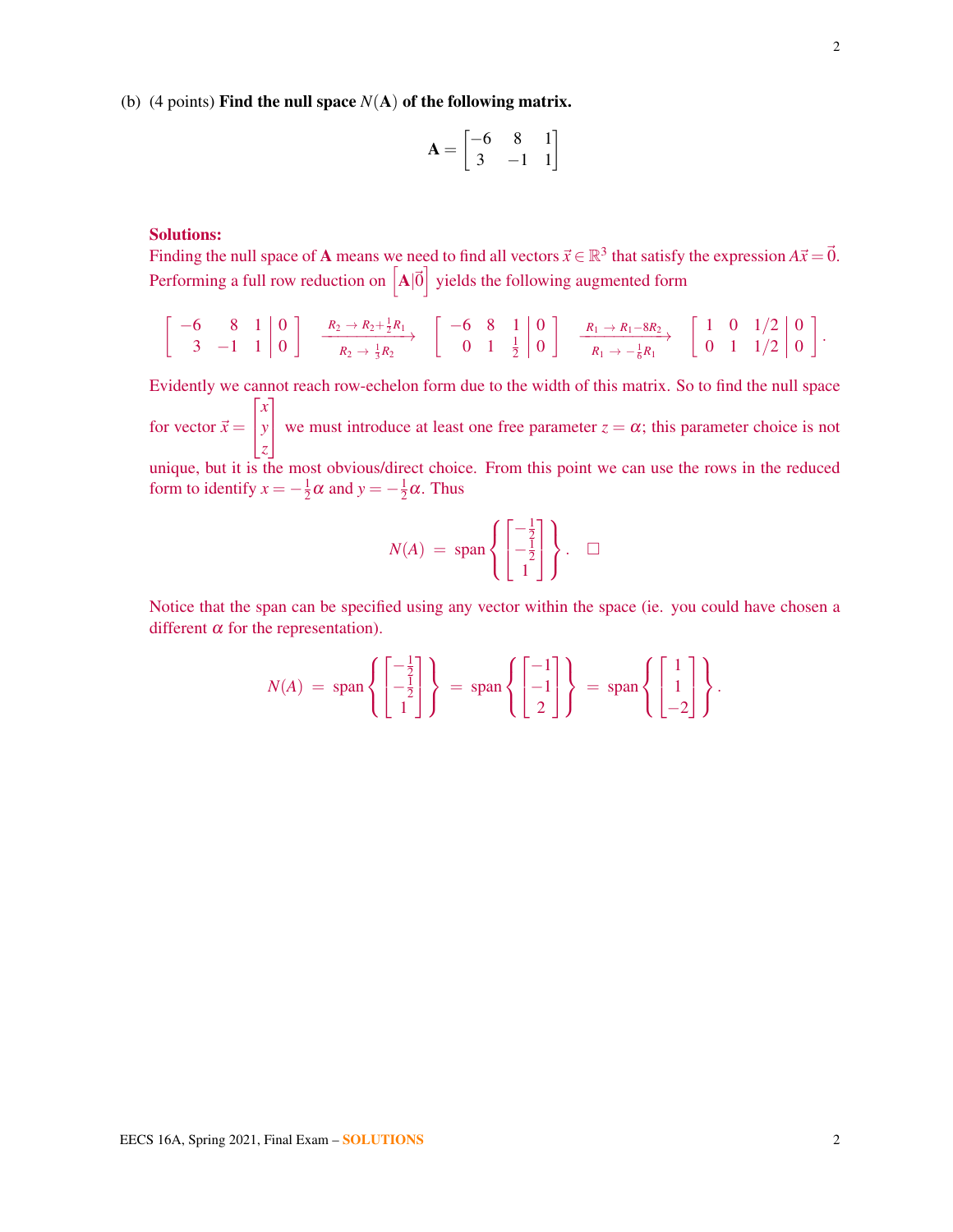- (c) (6 points) Ashwin has lost his op-amp! Let its location in 2D be denoted by the vector  $\vec{x} \in \mathbb{R}^2$ . Set up a set of *linear* equations in the form  $A\vec{x} = \vec{b}$  and solve for  $\vec{x}$  based on the provided information:
	- i. It is 2 units away from  $(1,3)$ .
	- ii. It is  $\sqrt{10}$  units away from  $(2,4)$ .
	- iii. It is 3 units away from  $(-2,1)$ .

#### Solutions:

From the information, we construct the following system of equations.

$$
(x-1)^2 + (y-3)^2 = 2^2 \implies x^2 - 2x + y^2 - 6y + 10 = 4 \implies \left(\frac{x^2 + y^2}{2}\right) - x - 3y = -3
$$
 (1)

$$
(x-2)^2 + (y-4)^2 = 10 \implies x^2 - 4x + y^2 - 8y + 20 = 10 \implies \left(\frac{x^2 + y^2}{2}\right) - 2x - 4y = -5 \tag{2}
$$

$$
(x+2)^2 + (y-1)^2 = 3^2 \implies x^2 + 4x + y^2 - 2y + 5 = 9 \implies \left(\frac{x^2 + y^2}{2}\right) + 2x - y = +2
$$
 (3)

Note that the position of the op-amp is located at  $\vec{x} = \begin{bmatrix} x \\ y \end{bmatrix}$ *y* . Pick an equation to subtract out the  $x^2$  and  $y^2$  terms.

For example, using the second equation  $(1) - (2)$  and  $(3) - (2)$  would yield

$$
x + y = 2
$$
  

$$
4x + 3y = 7,
$$

so one acceptable solution is

$$
\begin{bmatrix} 1 & 1 \\ 4 & 3 \end{bmatrix} \vec{x} = \begin{bmatrix} 2 \\ 7 \end{bmatrix}.
$$

From this stage we can row reduce  $(R_2 \rightarrow R_2 - 4R_1)$  and scale  $(R_2 = -1R_2)$  to achieve a sufficiently reduced matrix and identify  $\vec{x}$ :

$$
\left[\begin{array}{cc|c}1 & 1 & 2\\0 & 1 & 1\end{array}\right] \longrightarrow \bar{x} = \left[\begin{array}{c}1\\1\end{array}\right]. \square
$$

Technically we could have instead subtracted (1) from the remaining equations, or subtracted (3) from the others. The only other equation we would gain is (3)-(1) which simplifies to  $3x + 2y = 5$ . All in all, the full array of equations that we can derive is presented with a  $3 \times 2$  system below

$$
\begin{bmatrix} 1 & 1 \\ 4 & 3 \\ 3 & 2 \end{bmatrix} \begin{bmatrix} x \\ y \end{bmatrix} = \begin{bmatrix} 2 \\ 7 \\ 5 \end{bmatrix}.
$$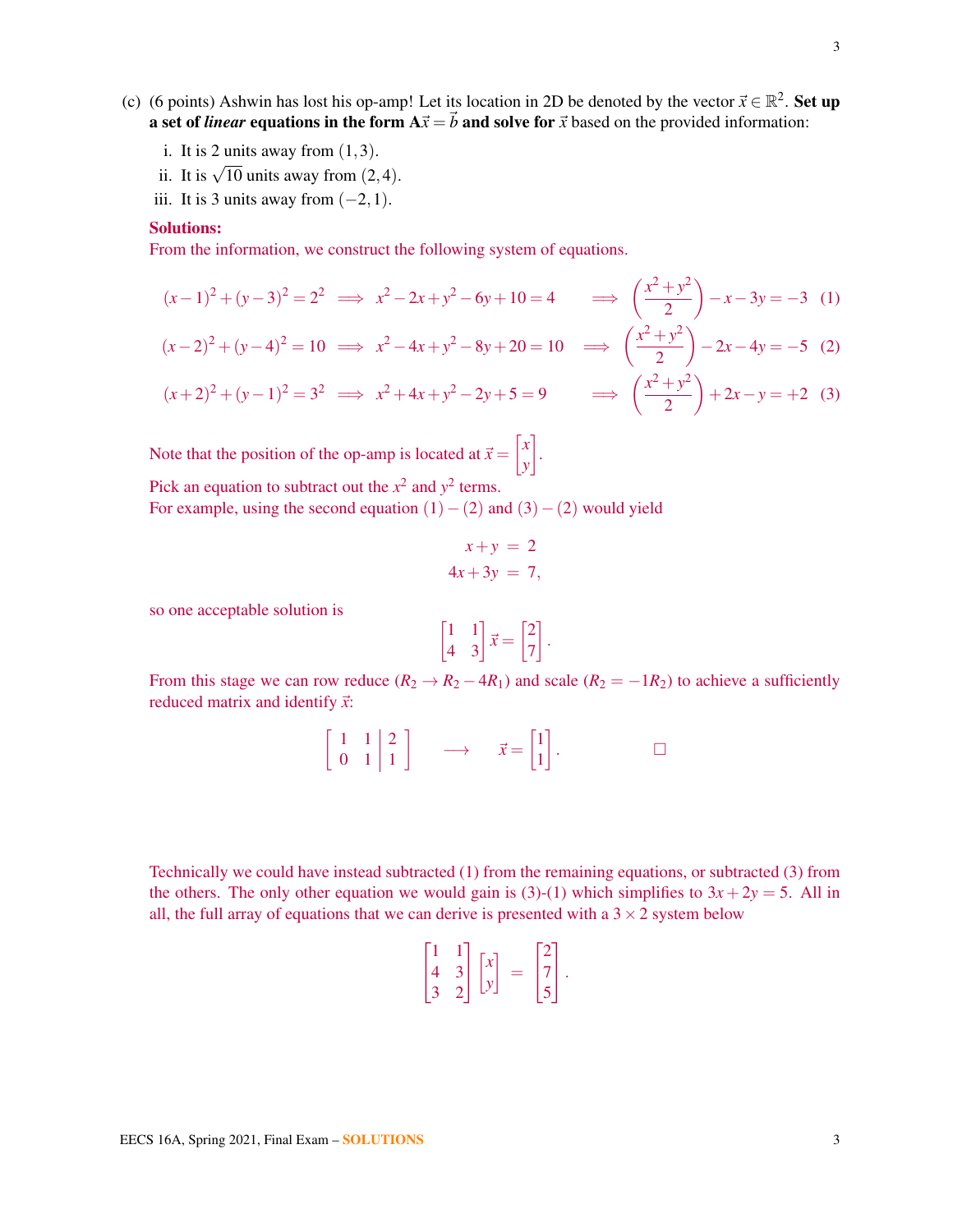- (d) (4 points) For this part you will need to sketch vectors on a 2D plane. Make sure your plot clearly labels the *x* and *y* axes.
	- i. **Plot the vector**  $\vec{v} = \begin{bmatrix} -3 \\ 2 \end{bmatrix}$ 2 . Label the vector and clearly indicate the vector components on the plot.
	- ii. On the same graph **plot the null space of the matrix**  $A = \begin{bmatrix} -3 & 2 \end{bmatrix}$ **.**

#### Solutions:

We plot the vector  $\vec{v}$  as an arrow. The null space *N*(**A**) consists of all vectors  $\vec{x} \in \mathbb{R}^2$  (width of **A**) such that  $-3x + 2y = 0$ . We can solve this expression for a line on the plane  $y = \frac{3}{2}$  $\frac{3}{2}x$ , which describes the null space for  $\vec{x}$ .

A quicker method for identifying the null-space is to recognize that  $\vec{x}$  has to be orthogonal to the row of A, which is equal to our prior vector  $\vec{v}$ . Thus the null space is the line perpendicular to  $\vec{v}$ . The plot should reflect this.

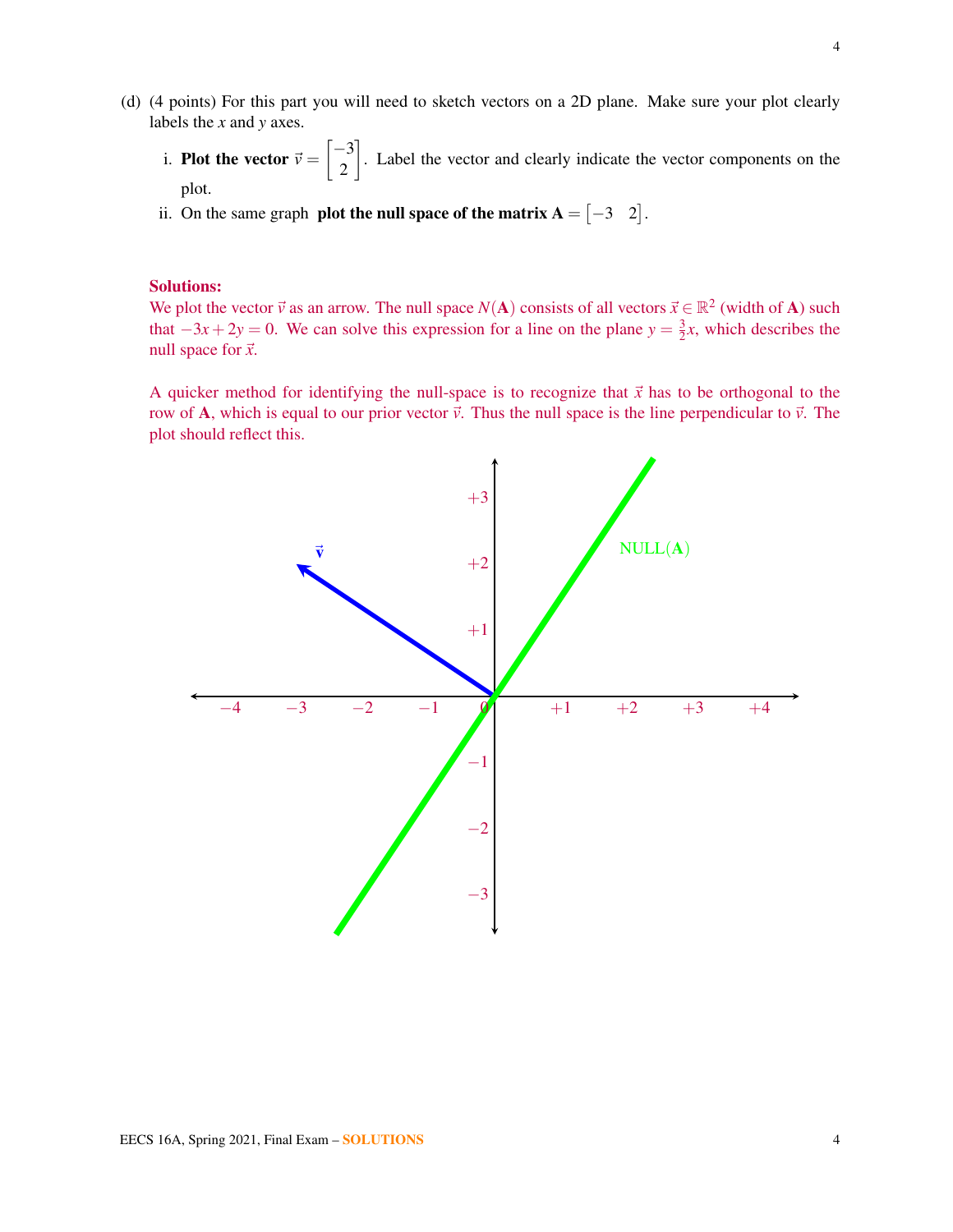(e) (4 points) Let  $\vec{x} = \begin{bmatrix} 1 \\ 2 \end{bmatrix}$ 2 and  $\vec{y} = \begin{bmatrix} 3 \\ 4 \end{bmatrix}$ 4  $\big]$  . Compute the following inner product:

$$
\left\langle 2\vec{x} + \vec{y}, \frac{1}{2}\vec{y} \right\rangle
$$

# Solutions:

Using inner product properties decomposes this expression into

$$
\left\langle 2\vec{x} + \vec{y}, \frac{1}{2}\vec{y} \right\rangle = \left\langle 2\vec{x}, \frac{1}{2}\vec{y} \right\rangle + \left\langle \vec{y}, \frac{1}{2}\vec{y} \right\rangle
$$
  
=  $2 \cdot \frac{1}{2} \langle \vec{x}, \vec{y} \rangle + \frac{1}{2} \langle \vec{y}, \vec{y} \rangle$   
=  $(1)(3) + (2)(4) + \frac{1}{2} (3^2 + 4^2)$   
= 23.5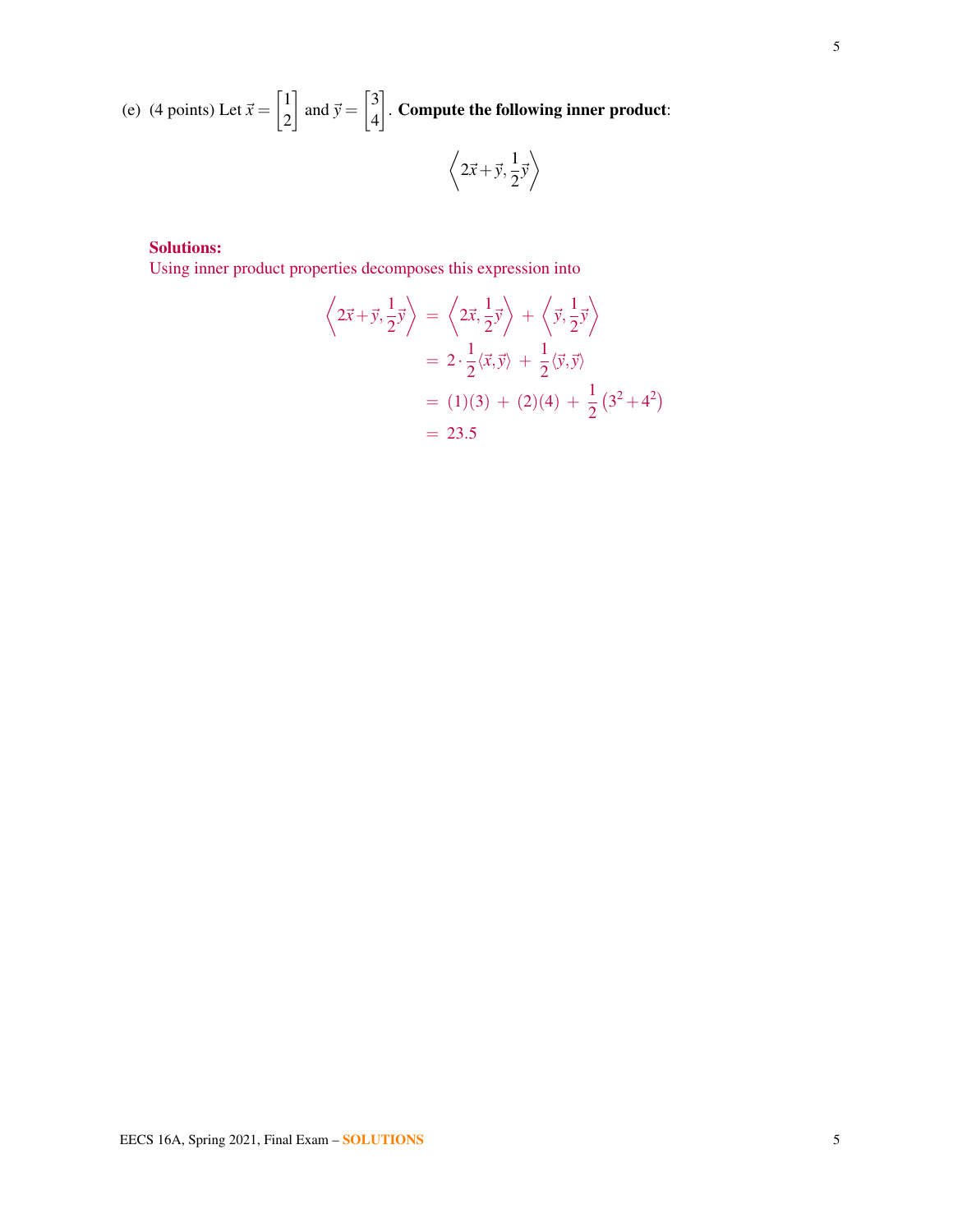# 2. (16 points) Transitioning Back to Campus

UC Berkeley administrators are drafting up the social distancing guidelines for reintroducing engineering students back onto campus. They know these students typically spend a lot of time in Soda Hall, Cory Hall, and Moffitt Library and they need to determine how many students can be re-introduced without violating any Covid-related building occupant capacities. They have an initial transition-state model acquired from prior years, but need your help.

(a) (6 points) Prior on-campus student traffic data lead administrators to assemble the following transition diagram describing how students move between these buildings (where each arrow represents the proportion of students moving).



The current number of students in each building at time-step *t* is given by the state vector  $\vec{x}[t]$  defined as:

$$
\vec{x}[t] = \begin{bmatrix} x_C[t] \\ x_S[t] \\ x_M[t] \end{bmatrix} = \begin{bmatrix} \text{number of students in Cory at time } t \\ \text{number of students in Soda at time } t \\ \text{number of students in Moffitt at time } t \end{bmatrix}
$$

- i. Explicitly write out the transition matrix T from the provided diagram such that  $T \vec{x}[t] =$  $\vec{x}[t+1]$ .
- ii. Does this model account for all students leaving or staying at each of these three buildings? In other words, is the system conservative? Justify your answer.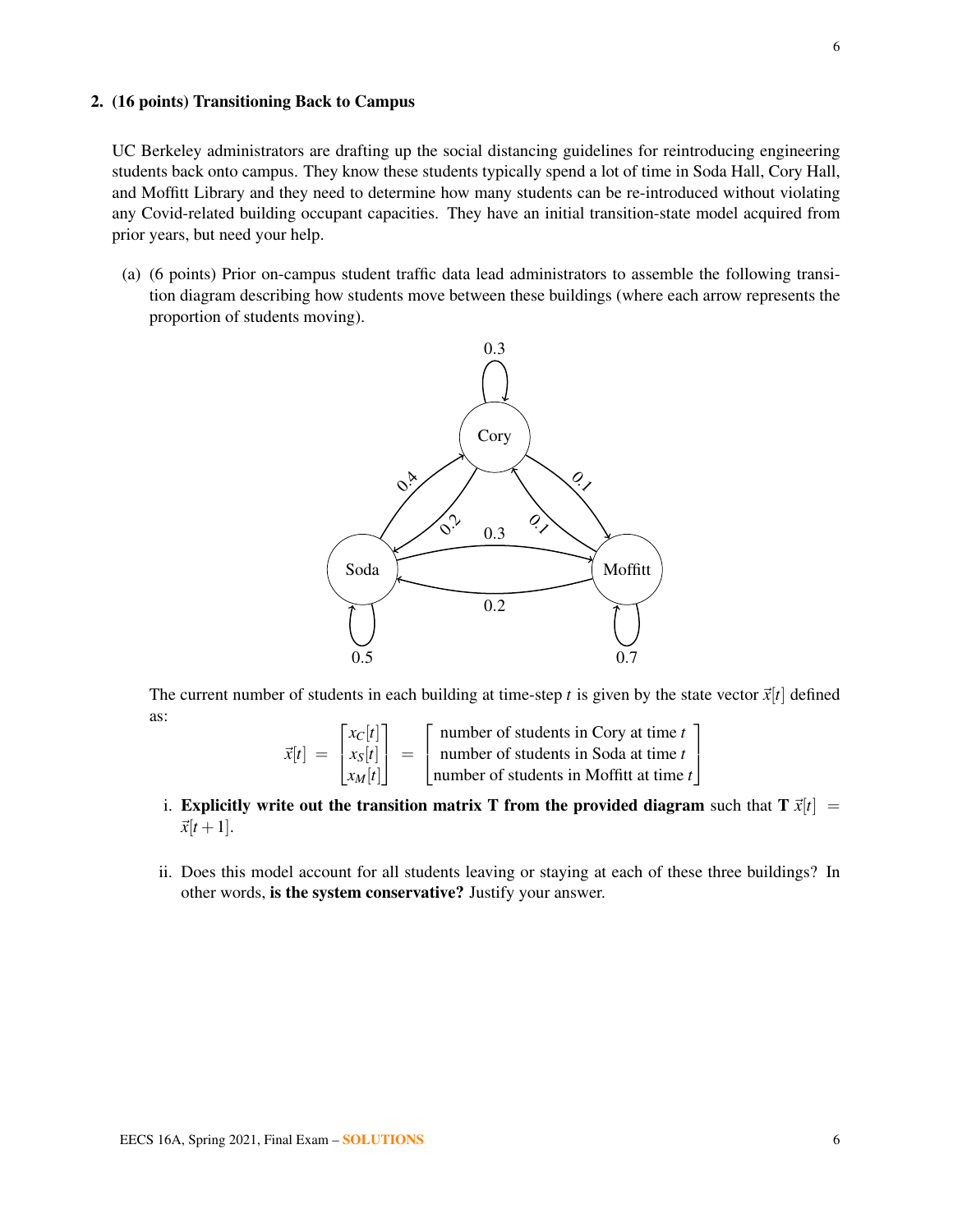# Solutions:

Part i.

$$
T = \begin{bmatrix} C \to C & S \to C & M \to C \\ C \to S & S \to S & M \to S \\ C \to M & S \to M & M \to M \end{bmatrix} = \begin{bmatrix} 0.3 & 0.4 & 0.1 \\ 0.2 & 0.5 & 0.2 \\ 0.1 & 0.3 & 0.7 \end{bmatrix}
$$

Part ii.

No, not all students have been accounted for.

In general, the total number of students will change after applying the transition matrix since the transition matrix is *not* conservative. This is because not all columns of T sum to 1; the sums are 0.6, 1.2, and 1.0.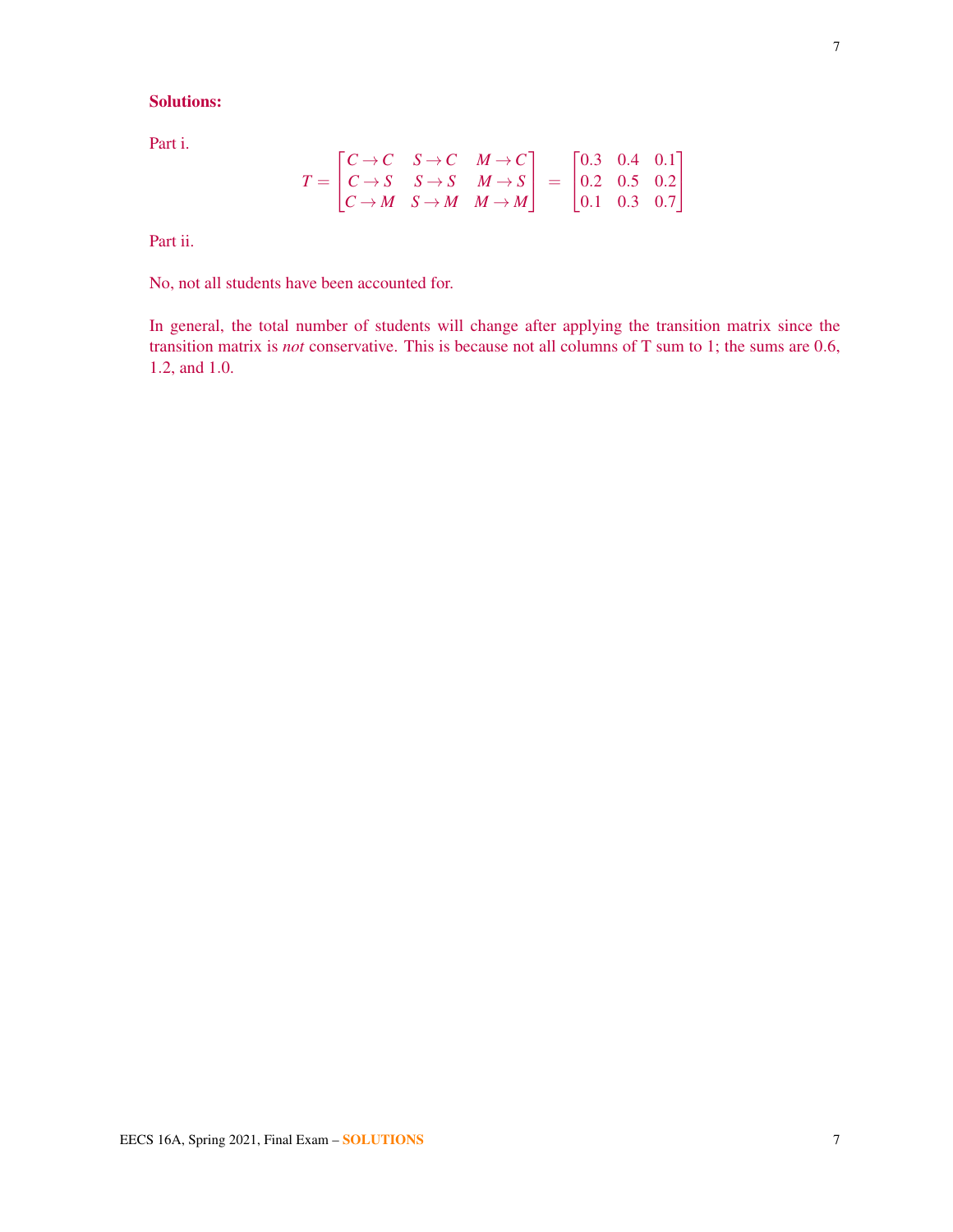(b) (10 points) Berkeley administrators have just modified the original transition matrix model based on certain courses/labs remaining in remote operation, hence the new transition matrix

$$
\mathbf{M} = \begin{bmatrix} 0.6 & 0.0 & 0.0 \\ 0.2 & 0.4 & 0.6 \\ 0.2 & 0.6 & 0.4 \end{bmatrix}.
$$

State guidelines impose limits on the typical number of students occupying each building. To predict if the number of students in each building will meet guidelines, you decide to examine the steady-state behavior of the transition system.

- i. You are given that:  $\lambda_1 = 1$ ,  $\lambda_2 = -0.2$ , and  $\lambda_3 = 0.6$ . **Identify a steady state vector**  $\vec{x}_{steady}$  such that  $M\vec{x}_{steady} = \vec{x}_{steady}$ .
- ii. State guidelines impose the following limits on the number of students occupying Cory, Soda, and Moffitt:

$$
\vec{x}_{limit} = \begin{bmatrix} 100 \\ 60 \\ 80 \end{bmatrix}.
$$

It is also anticipated that the following number of students will be in each building at the start of the day  $\vec{x}_0 = [20, 50, 70]^T$ . Argue whether or not the state guidelines  $\vec{x}_{limit}$  will be satisfied in the steady state (after an infinite number of time-steps occur).

#### Solutions:

Part i.

The steady state vector  $\vec{x}_{steady}$  is the eigenvector corresponding to the eigenvalue of 1. To solve for the eigenvector that satisfies  $M\vec{v} = 1\vec{v}$  we must identify the null space of  $(M - 1 I)$ , since we know  $(M-1 I)\vec{v} = 0.$ 

$$
\begin{bmatrix} \mathbf{M} - 1 \mathbf{I} \mid \vec{0} \end{bmatrix} = \begin{bmatrix} -0.4 & 0.0 & 0.0 & 0 \\ 0.2 & -0.6 & 0.6 & 0 \\ 0.2 & 0.6 & -0.6 & 0 \end{bmatrix} \xrightarrow[R_3 \to -R_3 - (1/2)R_1]{R_2 \to R_2 + (1/2)R_1} \begin{bmatrix} -0.4 & 0 & 0 & 0 \\ 0 & -0.6 & 0.6 & 0 \\ 0 & -0.6 & 0.6 & 0 \end{bmatrix} \xrightarrow{0}
$$

Evidently the final two rows cancel, leaving us with an underdetermined system. We set  $z = \alpha$  to a free parameter and then conclude  $y = z = \alpha$  from row 2 and that  $x = 0$ . This yields a 1-dimensional eigenspace with a single eigenvector:

$$
\vec{x}_{steady} = \alpha \begin{bmatrix} 0 \\ 1 \\ 1 \end{bmatrix} \text{ for any } \alpha \in \mathbb{R}.
$$

The final steady state must be of the form  $\vec{x}_{steady}$  for some  $\alpha \in \mathbb{R}$ .  $\Box$ 

Part ii.

Since the matrix T is conservative, we know that the total number of students in the steady state must match the total number of students at time 0. The total number of students in  $\vec{x}_0$  is  $20+50+70 = 140$ . This must equal the total number of students in steady state:  $\alpha * 0 + \alpha * \frac{\sqrt{2}}{2} + \alpha * \frac{\sqrt{2}}{2} = \alpha$ √ 2. Thus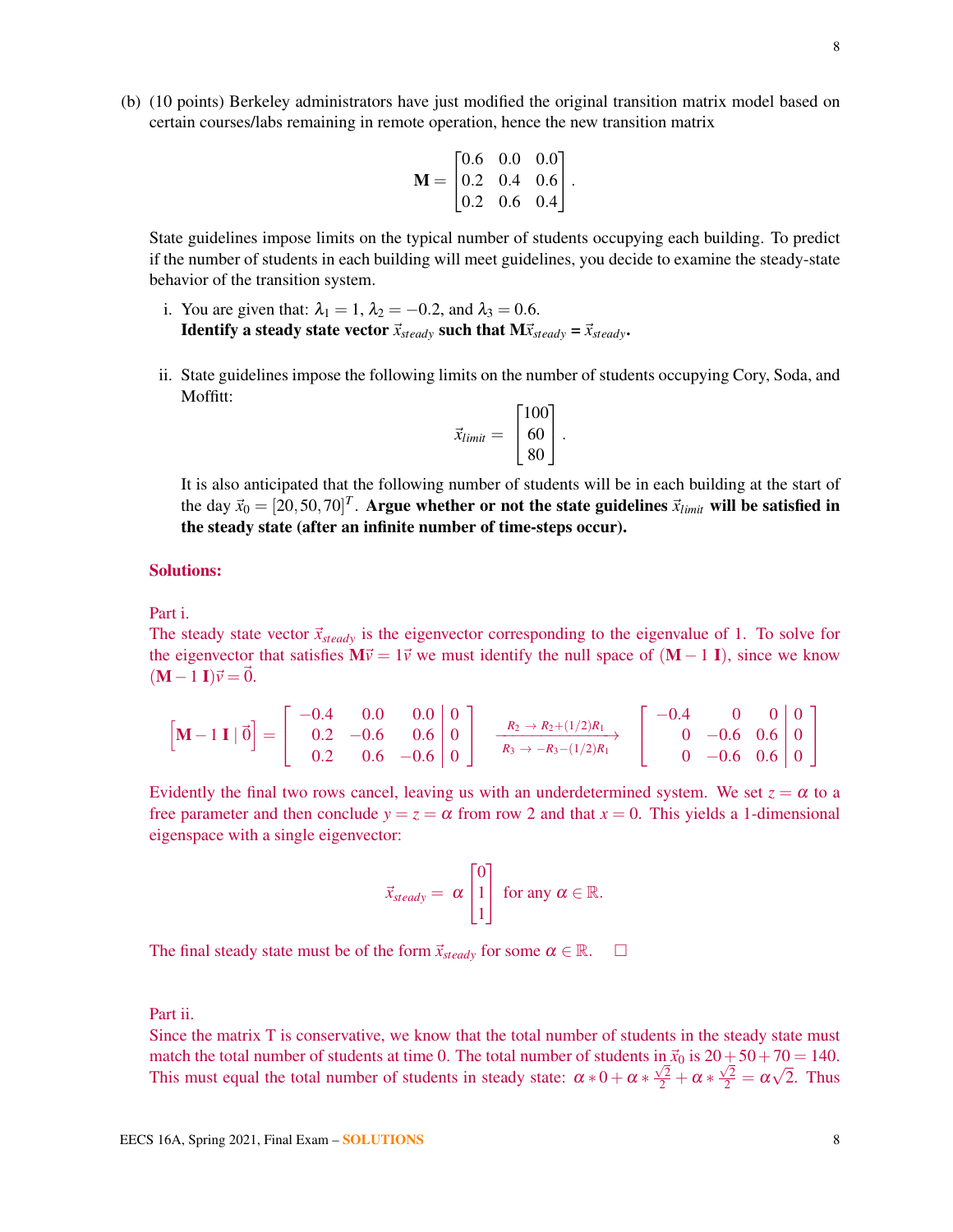$$
\alpha\sqrt{2} = 140
$$
,  $\alpha = \frac{140}{\sqrt{2}}$  and the steady state will be  $\vec{x}_{steady} = \begin{bmatrix} 0 \\ 70 \\ 70 \end{bmatrix}$ . The 70 students in Soda will exceed the 60 student limit imposed by the state guidelines.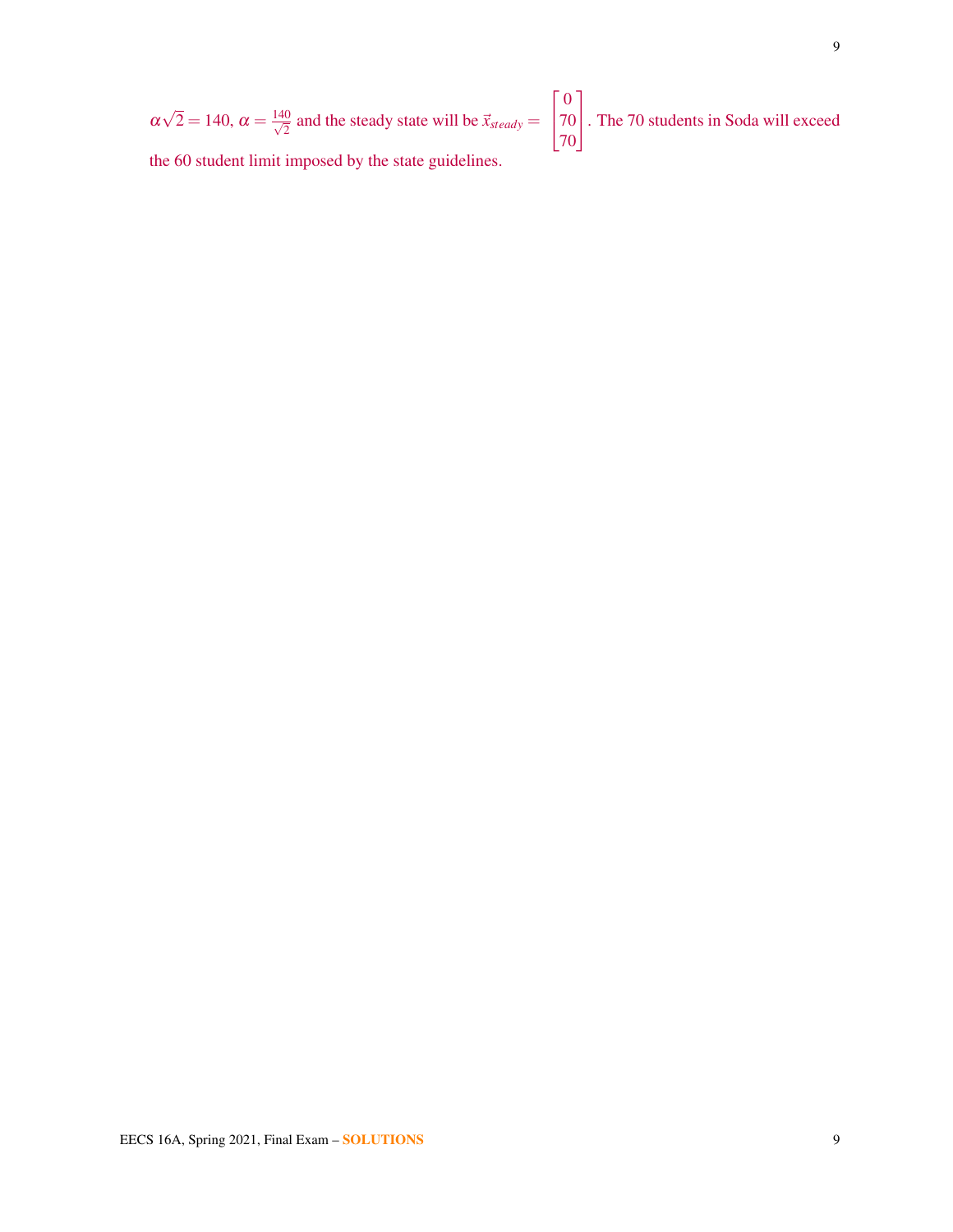#### 3. (16 points) Negative Resistance Circuit

<span id="page-9-0"></span>While waiting for lab checkoff you decide to fiddle with some op-amp topologies, and stumble upon the circuit below (Figure [1\)](#page-9-0) that behaves like a negative-valued resistor! In this question you will be guided through a method for finding the equivalent resistance of the circuit. Afterwards we will investigate one potential application of this circuit.



Figure 1: Op-amp circuit that behaves like a negative-valued resistor.

 $I_{test}$  is defined as the current from the voltage source  $V_{in}$  towards the  $u_+$  input op-amp node.

- (a) (6 points)
	- i. Find an equation for  $V_{\text{out}}$  in terms of  $V_{\text{in}}$ ,  $I_{\text{test}}$ , and  $R_3$ .
	- ii. Find an equation for  $V_{\text{out}}$  in terms of  $V_{\text{in}}$ ,  $R_1$ , and  $R_2$ .
	- iii. The equivalent resistance looking into the circuit will be the voltage at the node divided by the current going into the node:  $R_{eq} = \frac{V_{in}}{I_{per}}$  $\frac{V_{\text{in}}}{I_{\text{test}}}$ . **What is the equivalent resistance of this circuit?** You should use the results from parts (i) and (ii), and your answer should not contain *V*out.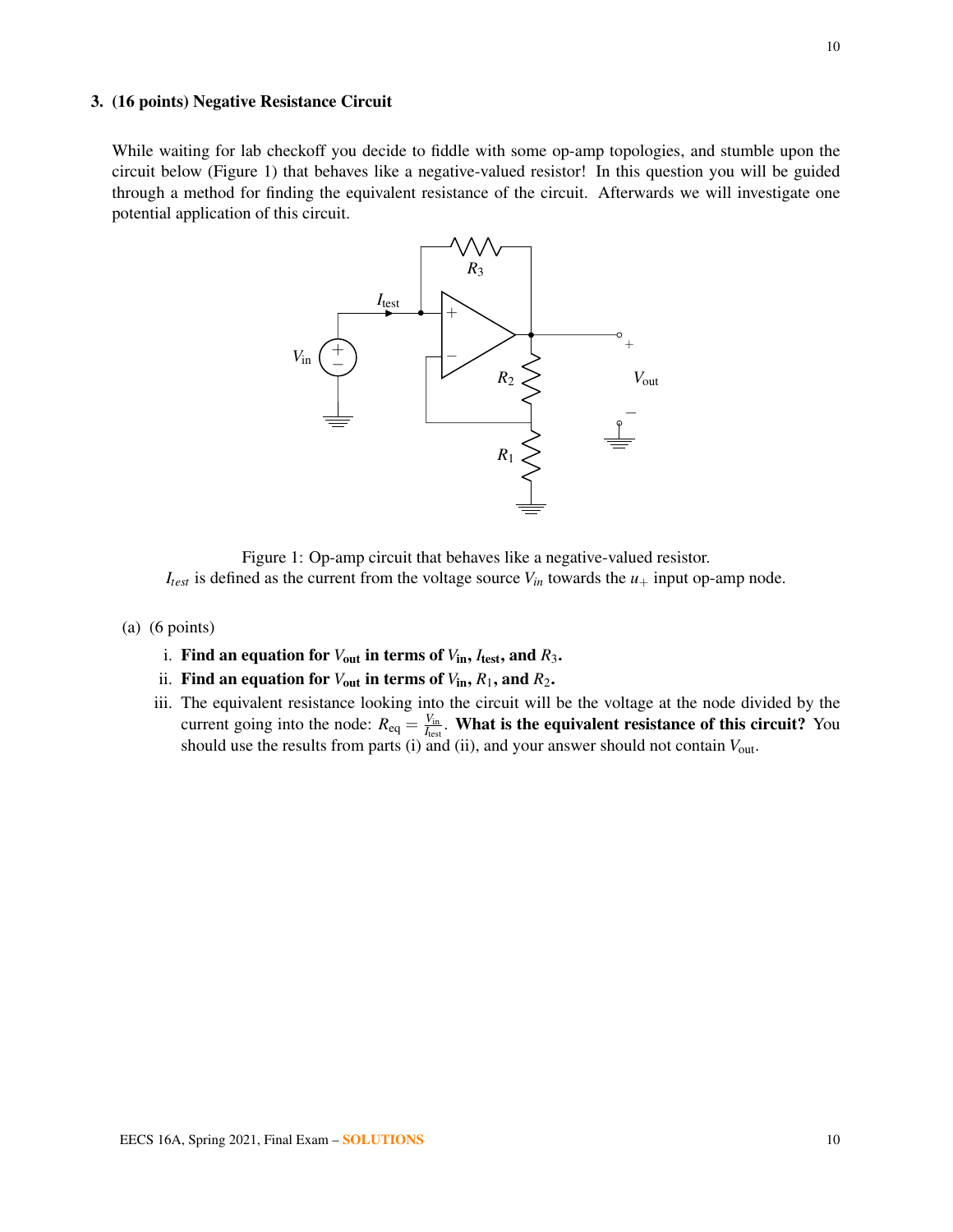# Solutions:

i. Since the only element between the  $V_{in}$  and  $V_{out}$  nodes would be  $R_3$ , and since  $I_{test}$  is already specified, we can immediately find the relation between these using Ohm's law  $V_3 = I_{test}R_3$ . This yields

$$
V_{\text{out}} = V_{\text{in}} - I_{\text{test}} R_3. \quad \Box
$$

ii. For this part we must first acknowledge that the op-amp circuit forms a negative feedback system, which admits use of the golden rules to say  $u_-=u_+=V_{in}$ . Next we need to determine the current through *R*<sub>1</sub>, which can be given by Ohm's law  $I_0 = \frac{V_{in} - 0}{R_1}$  $\frac{n^{-1}}{R_1}$ . Note in our convention (numerator of the last equation) that  $I_0$  flows towards ground.

Since another golden rule states that no current can flow in/out of op-amp input terminal, it must be by KCL that  $I_0$  also flows through  $R_2$  ( and is bound for  $R_1$ ). This lets us work back Ohm's law on  $R_2$  to identify  $V_{out}$  in terms of known quantities  $I_0 = \frac{V_{out} - u}{R_2}$  $\frac{n-u}{R_2}$ . All of these findings lead us to the final equation

$$
V_{\text{out}} = \left(1 + \frac{R_2}{R_1}\right) V_{\text{in}}.\quad \Box
$$

iii. For this circuit to function as expected, the equations from (i) and (ii) must be consistent with each other. So to identify *Itest* we equate the expressions found in (i) and (ii) and solve for the current. Then substitute this back in to solve for *R*eq.

$$
V_{\text{in}} - I_{\text{test}}R_3 = \left(1 + \frac{R_2}{R_1}\right) V_{\text{in}}
$$
  

$$
I_{\text{test}} = V_{\text{in}} \left(-\frac{R_2}{R_1 R_3}\right)
$$
  

$$
R_{\text{eq}} = \frac{V_{\text{in}}}{I_{\text{test}}} = -\frac{R_1 R_3}{R_2}. \qquad \Box
$$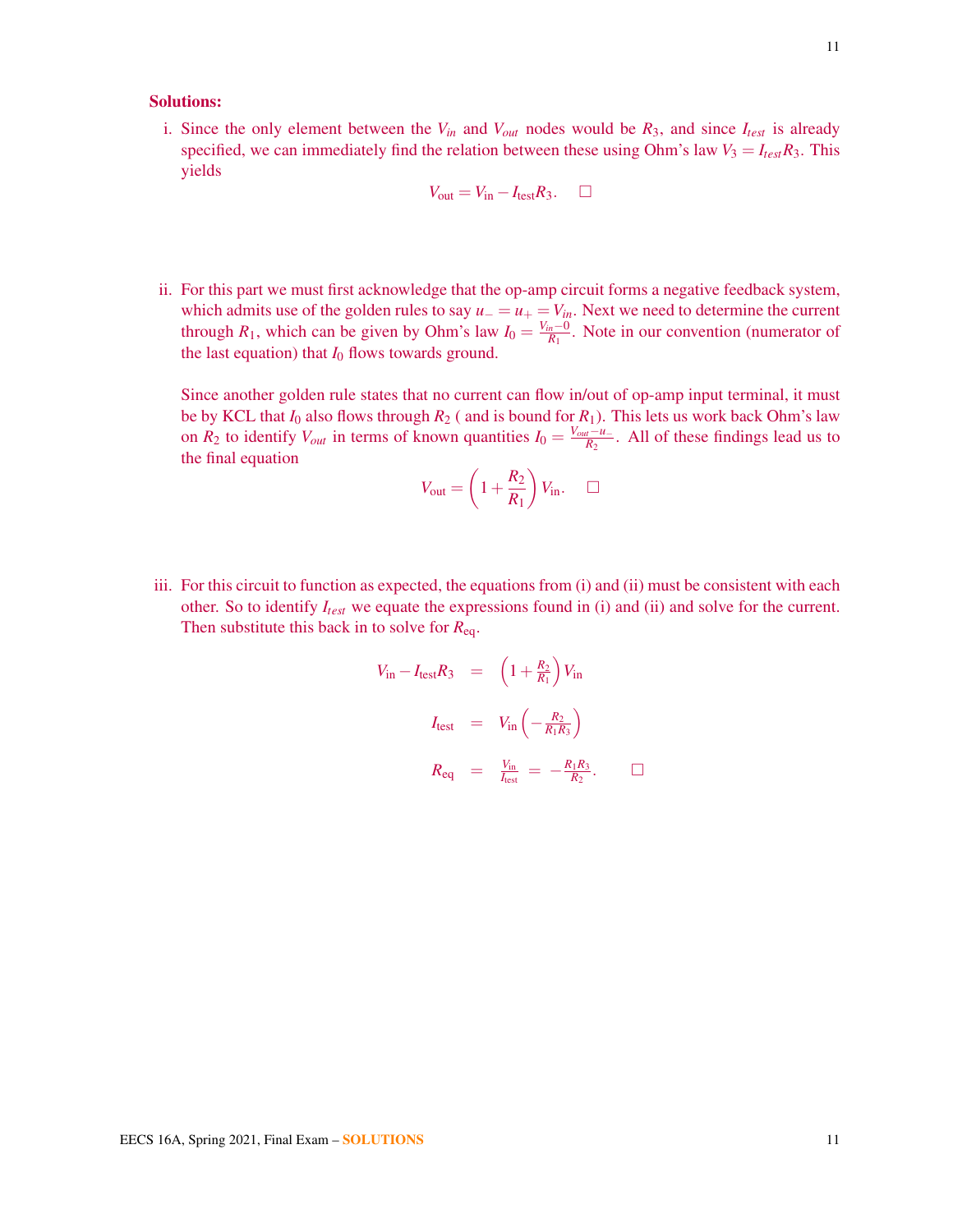<span id="page-11-0"></span>(b) (4 points) In lab you are using a current source to test a load resistance, but you find that the load current  $I_L$  depends on the load resistance  $R_L$ . You infer that the current source has an internal source resistance  $R_0$  and come up with the following model (Figure [2\)](#page-11-0) for your circuit.



Figure 2: Model diagram for a current source with internal resistance *R*0.

#### What is  $I_L$  in terms of given variables?

Your solution should be in terms of *R*0, *RL*, and *IS*.

#### Solutions:

Set the node voltage shared by the top of  $R_0$  and  $R_L$  as  $u$ . We know from our current conservation law that  $I_S = I_0 + I_L$ , where  $I_0$  passes through  $R_0$  and is bound for ground. Further we know  $I_0R_0 = I_LR_L = u$ . The combination of these two equations yield the result  $I_S = \frac{u}{R}$  $\frac{u}{R_0} + \frac{u}{R_L} \rightarrow u = \frac{I_S}{R_0 + \frac{u}{R_R}}$  $\frac{I_S}{R_0+R_L}$ . Finally we can work Ohm's law back to identify  $I_L = \frac{u}{R}$  $\frac{u}{R_L}$  to produce

$$
I_L = \left(\frac{R_0}{R_L + R_0}\right)I_S. \qquad \Box
$$

Alternatively, one could start from the equivalent resistance  $R_{EQ} = \frac{R_0 R_L}{R_0 + R_0 R_1}$  $\frac{R_0R_L}{R_0+R_L}$  of Figure [2](#page-11-0) to identify *u*.

<span id="page-11-1"></span>(c) (6 points) You decide to use the op-amp circuit from part (a) in order to make the load current in part (b) independent of  $R_L$ . The circuit from part (a) can be modeled as a resistor with resistance  $R_a < 0$  (a negative value). This new circuit element  $R_a$  will be wired in parallel with the current source as shown in Figure [3.](#page-11-1)



Figure 3: Diagram for the application of the *negative resistance* circuit to a current source.

Choose a value for  $R_a$  such that the current through the load resistors  $I_L$  is equal to the current **through the source current**  $I_S$ . Show that  $I_L = I_S$  with your chosen  $R_a$  (i.e. do not just guess a value).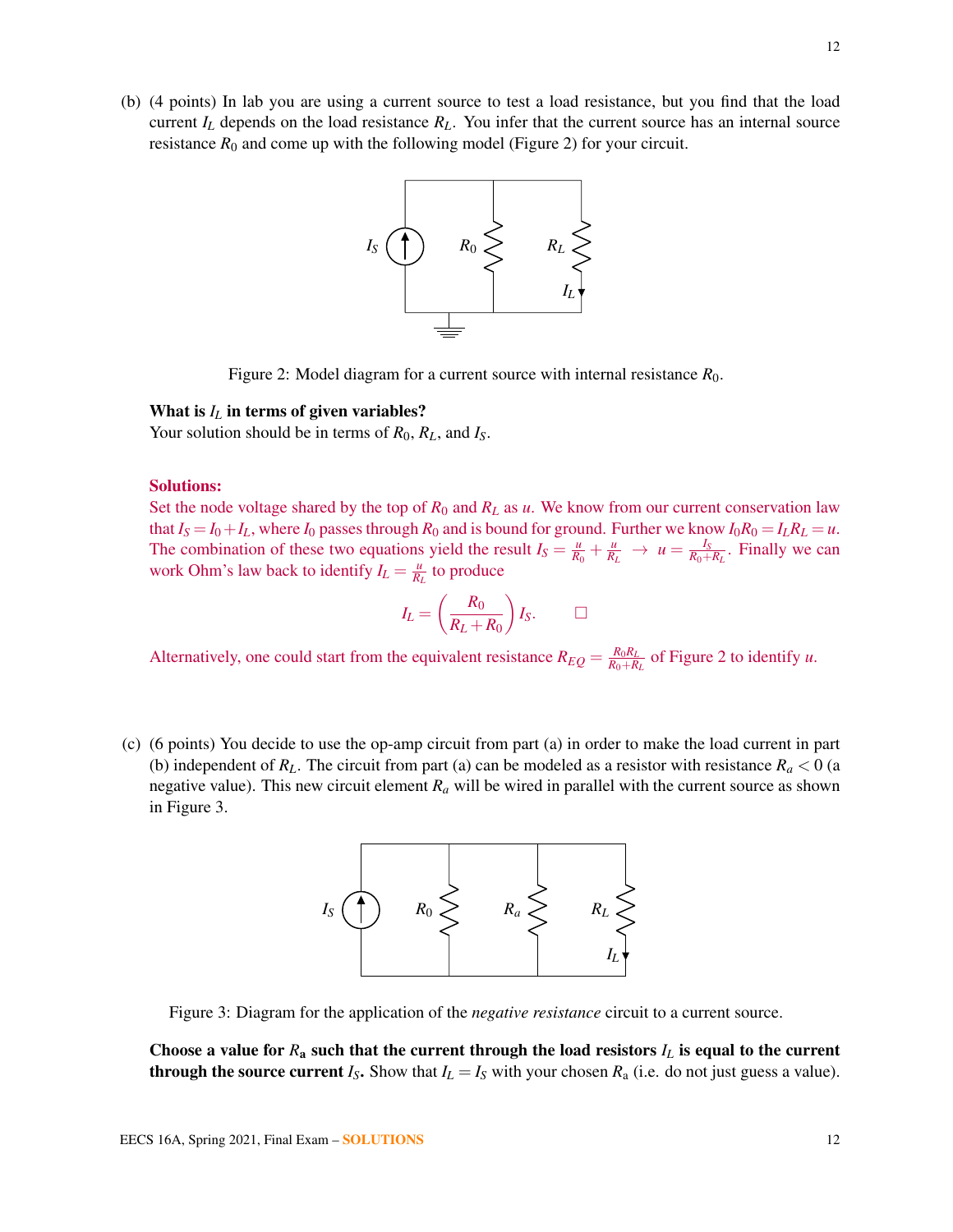# Solutions:

In an ideal scenario, the internal resistance  $R_0$  would be infinite so that all current from  $I_s$  flows exclusively through the load  $R_L$ . With the inclusion of  $R_a < 0$  in parallel with  $R_0$ , we may just be able to produce an effectively-infinite equivalent resistance.

The trick here is to examine the mathematical equation for the equivalent resistance of  $R_0$  and  $R_a$ . You may notice with the specific choice of  $R_a = -R_0$  that the denominator in our  $R_{eq}$  expression goes to zero, thus producing an effectively-infinite resistance just like we had hoped for!

$$
R_{eq} \, = \, \frac{R_0 R_a}{R_0 + R_a} \, = \, \frac{R_0 (-R_0)}{R_0 + (-R_0)} \, \, \rightarrow \, \, \infty
$$

With this choice of  $R_a$  implemented, the combined equivalent resistance of  $R_a$  and  $R_0$  behave likes an open wire and we can thus redraw our circuit as:



Applying KCL to this re-drawn diagram yields  $I_S = I_L$ .  $\Box$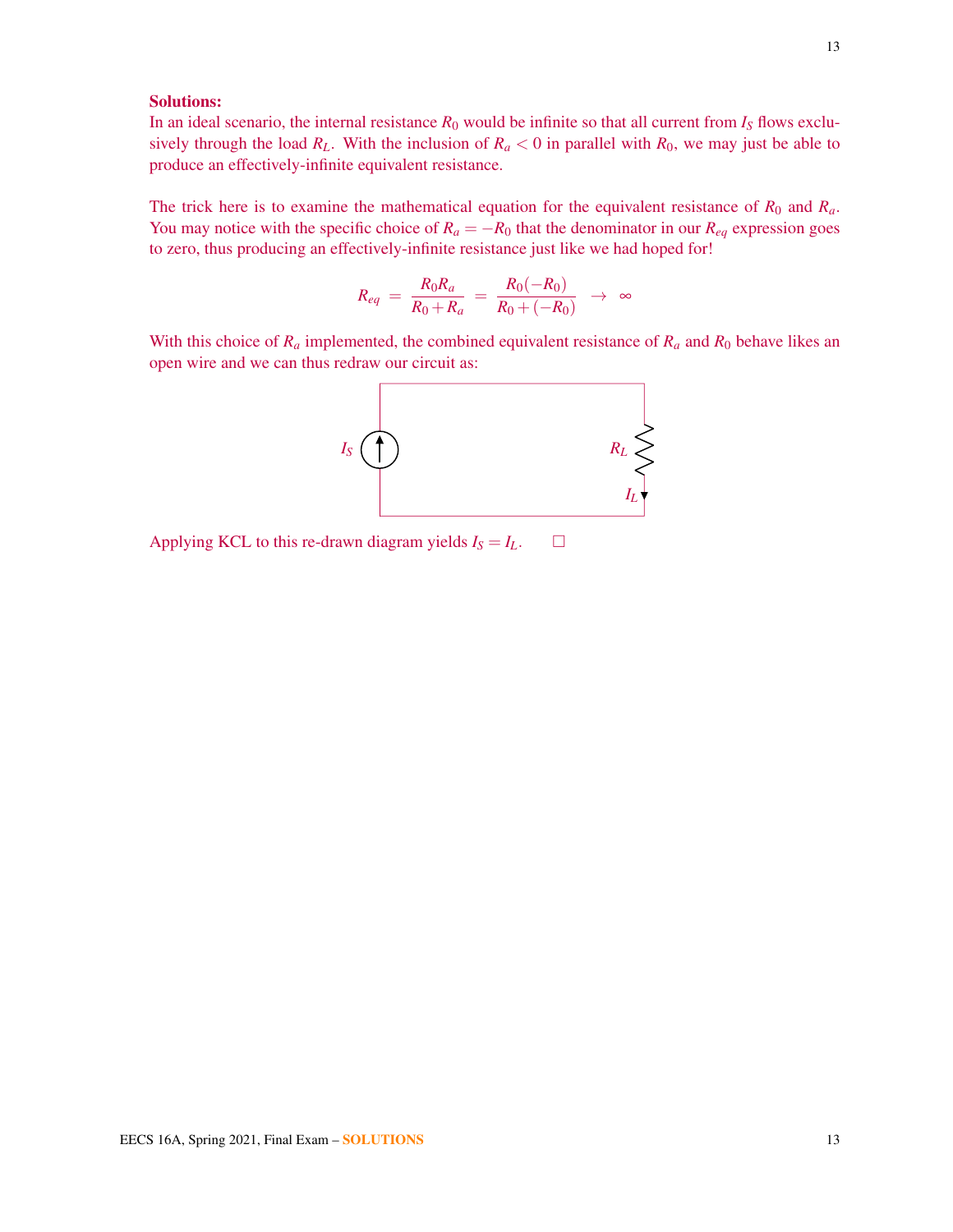#### 4. (18 points) Designing a light meter

Our plants keep dying from not getting enough sun! To prevent this we want to design a circuit to measure the light the plant gets. We will start with a photodetector, which we can model as a current source *I<sup>s</sup>* . When the plants are getting sufficient sun exposure, the current source outputs 5 nA =  $5 \times 10^{-9}$ A. Conversely, when they are *not* getting enough sun exposure the current source outputs 0 nA.

<span id="page-13-0"></span>(a) (6 points) We wire up the current source  $I_s$  into the capacitor circuit shown in Figure [4](#page-13-0) below.



Figure 4: Light meter circuit, where the current source  $I_s(t)$  models the photodetector.

Find an expression for  $v_{out}(t)$  in terms of  $I_s(t)$ , C, and t when under *constant* light exposure  $(I_s(t) = 5 \text{ nA})$ . Then identify the capacitor value *C* such that, after 1 hour under exposure, the capacitor voltage is  $V_{out} = 5V$ . Assume the initial voltage on the capacitor is 0V.

#### Solutions:

The charge on a capacitor is defined through the equation  $C = \frac{Q}{V}$  $\frac{Q}{V}$ , and so the current being applied (*I* =  $dQ/dt$ ) to a capacitor follows by taking the time-derivative of the capacitor equation  $I = \frac{dQ}{dt} = C\frac{dV}{dt}$ . This can be rearranged to find *V* in terms of the current source and the capacitor value:

$$
\frac{dV_{out}}{dt} = \frac{1}{C}I_s(t) \longrightarrow \int_0^t \frac{dV_{out}(t')}{dt'}dt' = \frac{1}{C}\int_0^t I_s(t')dt' \longrightarrow V_{out}(t) = \frac{1}{C}\int_0^t I_s(t')dt' + V_{out}(0).
$$

Since there is no initial voltage across the capacitor at  $t = 0$ , we can simplify our final solution to

$$
V_{out}(t) = \frac{1}{C} \int_0^t I_s(t') dt'.
$$

Since we are looking for  $V_{out}(t)$  when under constant sun exposure, we can substitute the constant value  $I_s(t) = 5nA$  into the integral. This yields

$$
V_{out}(t) = \left(\frac{(5 \times 10^{-9} \text{ A})}{C}\right)t. \quad \Box
$$

To determine the capacitance *C* needed to meet our voltage condition, we first recognize that the voltage expression simplifies thanks to the photodetector behaving like a constant current source

$$
V_{out}(t) = \left(\frac{1}{C}\right) I_s t \longrightarrow C = \frac{(5 \times 10^{-9} A)(60 \times 60 s)}{5 V} = 3600 \times 10^{-9} \left(\frac{A s}{V}\right).
$$
  
Thus  $C = 3.6 \mu F.$ 

EECS 16A, Spring 2021, Final Exam – SOLUTIONS 14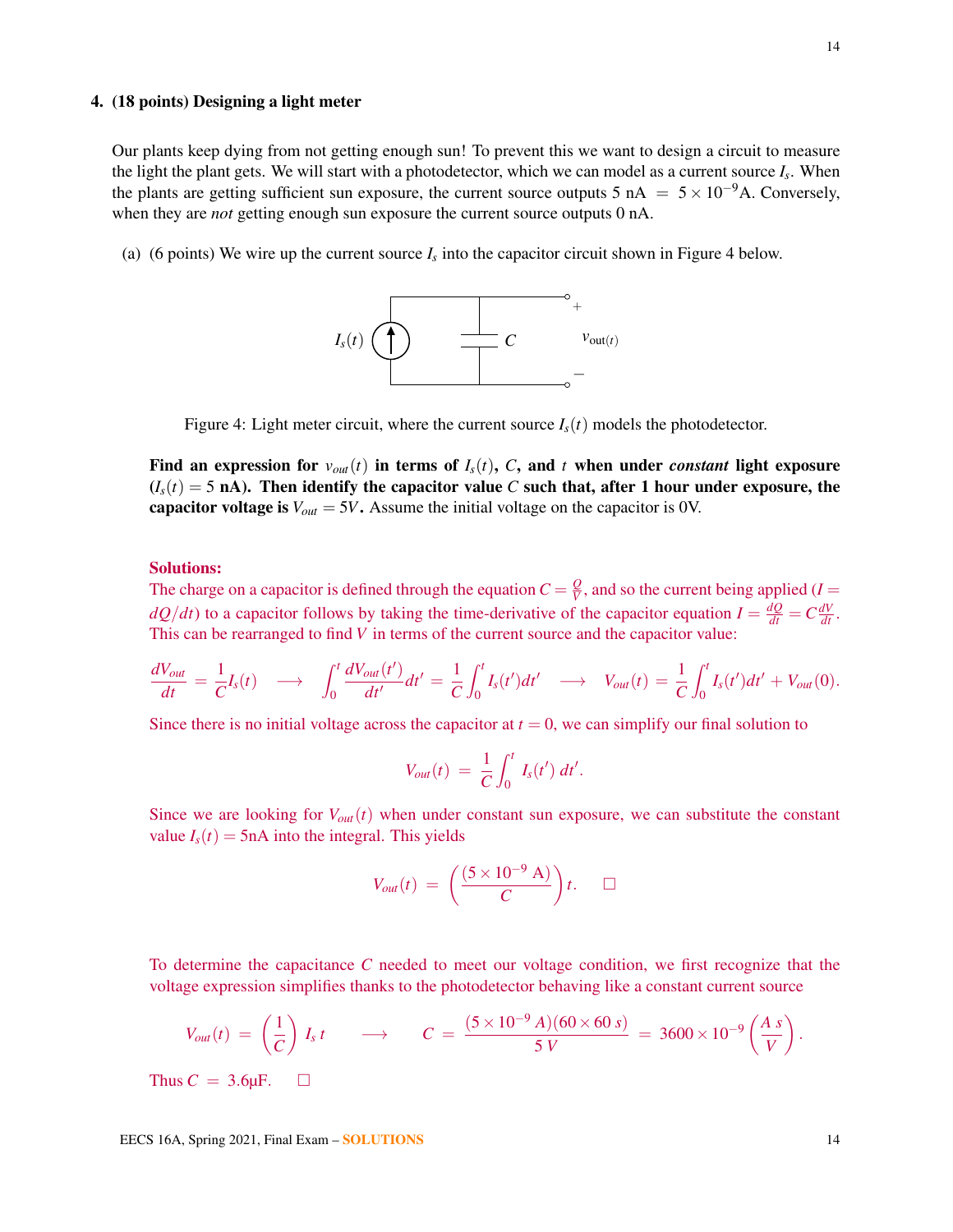(b) (6 points) We would like to use the previous circuit to power a separate LED device that indicates the state of sun exposure on our plant. The device indicates sufficient sun exposure when +5V is applied across it, and conversely indicates the plant is critically underexposed when -5V is applied across it. Design a circuit *using a comparator* that outputs +5V once the plant has received at least 1 hour of full exposure, and otherwise outputs -5V. You have a voltage source  $V_a(t)$  which corresponds to  $V_{out}(t)$  from part (a).

Regardless of your answer in part (a) assume  $V_a(t)$  functions exactly as previously described; so  $V_a(t) = 5V$  after an hour of full exposure. You may use as many voltage sources as you would like. Label the comparator rails and any voltage sources you include (with explicit voltage values).

#### Solutions:

We see from part (a) that  $V_a(t)$  is directly proportional to the exposure time. Therefore  $V_a(t)$  will output 5V after the sensor has been exposed for 1 hour and less than 5V otherwise. By putting a voltage of 5V in the negative terminal of the op-amp, -5V will output until 1 hour is reached.

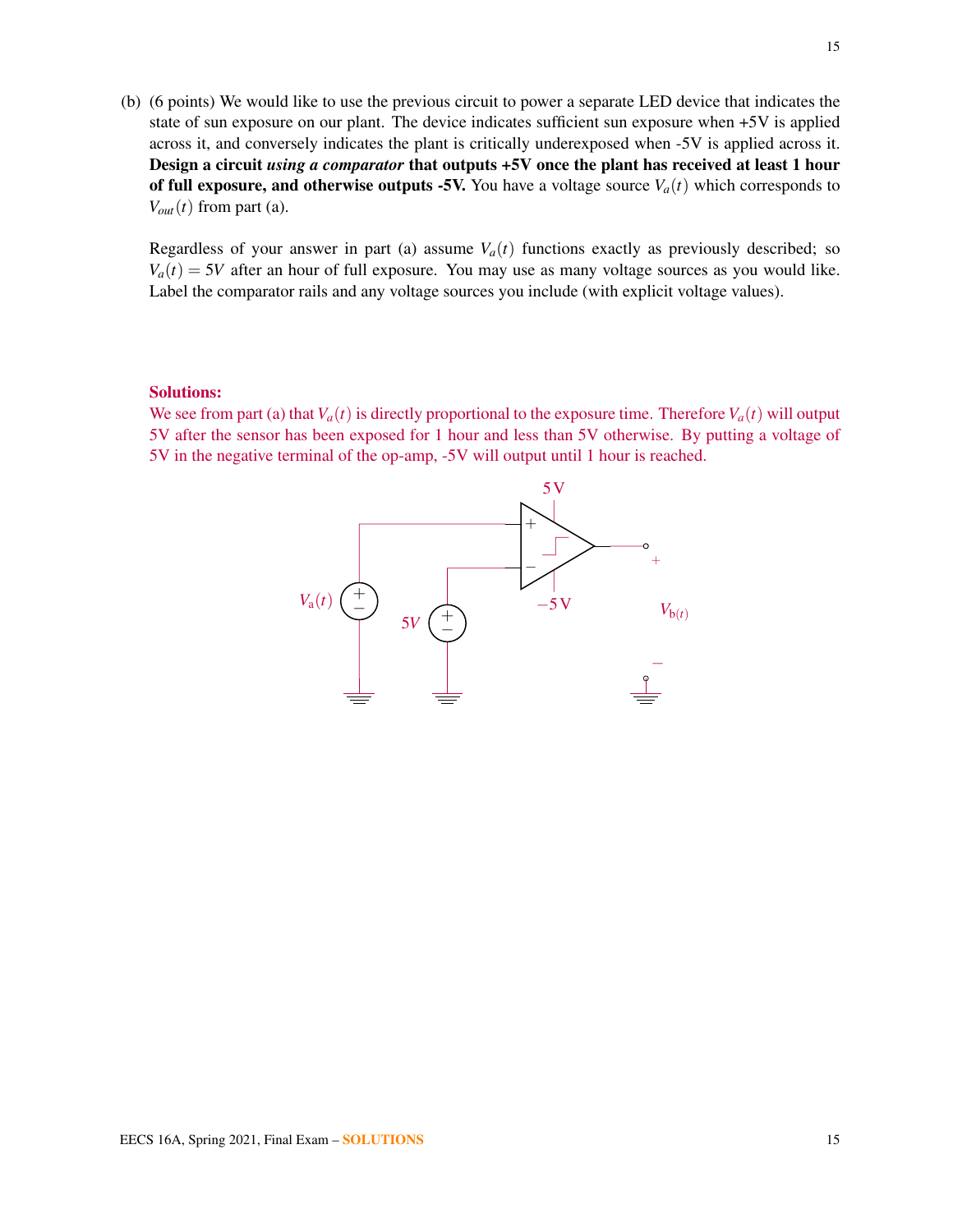(c) (6 points) We want to use the comparator output from the previous circuit to talk to a microcontroller. However, your microcontroller can only read 0V to 5V, instead of the -5V to 5V output voltage from the comparator in part (b). Furthermore, you do not have access to any other comparator. Design a circuit, without using a comparator, that scales and shifts an input voltage in the range −5*V* ≤*Vin* ≤ +5*V* to produce an output voltage  $0V \leq V_{out} \leq +5V$ . Use the voltage source  $V_{in} = V_b(t)$  to model the output of part (b). You are limited to only use circuit elements provided with your lab, which entails 4 resistors, two op-amps, and one constant voltage source. For any resistors or voltage sources that you use in your design, you may pick any component value, but please clearly label and specify its value.

*Hint: There are multiple possible solutions to this sub-part.*

#### Solutions:

Ultimately we would like to assemble a circuit which performs the following voltage map:

$$
V_c(t) = \frac{1}{2}V_b(t) + \frac{5}{2}V.
$$

One quick option is to implement a voltage summer circuit:



By setting the two resistors equal in value (they can be any resistance), we produce a circuit which outputs the desired map (which follows from a quick super-position assessment)

$$
V_c(t) = \left(\frac{1}{2}\right) V_b(t) + \left(\frac{1}{2}\right) 5 V.
$$

Notice that  $V_b = +5V$  produces  $V_c = (\frac{5}{2} + \frac{5}{2})$  $\frac{5}{2}$ )  $V = +5 V$ , and  $V_b = -5 V$  produces  $V_c = \left(\frac{-5}{2} + \frac{5}{2}\right)$  $(\frac{5}{2}) V =$  $0 V$ , just as desired.  $\square$ 

Alternatively, one could implement 2 inverting amplifiers with an additional voltage source to accomplish this task. First you must invert the input voltage  $V_b(t) \rightarrow -V_b(t)$ , then you must scale and shift the output using another inverting amplifier.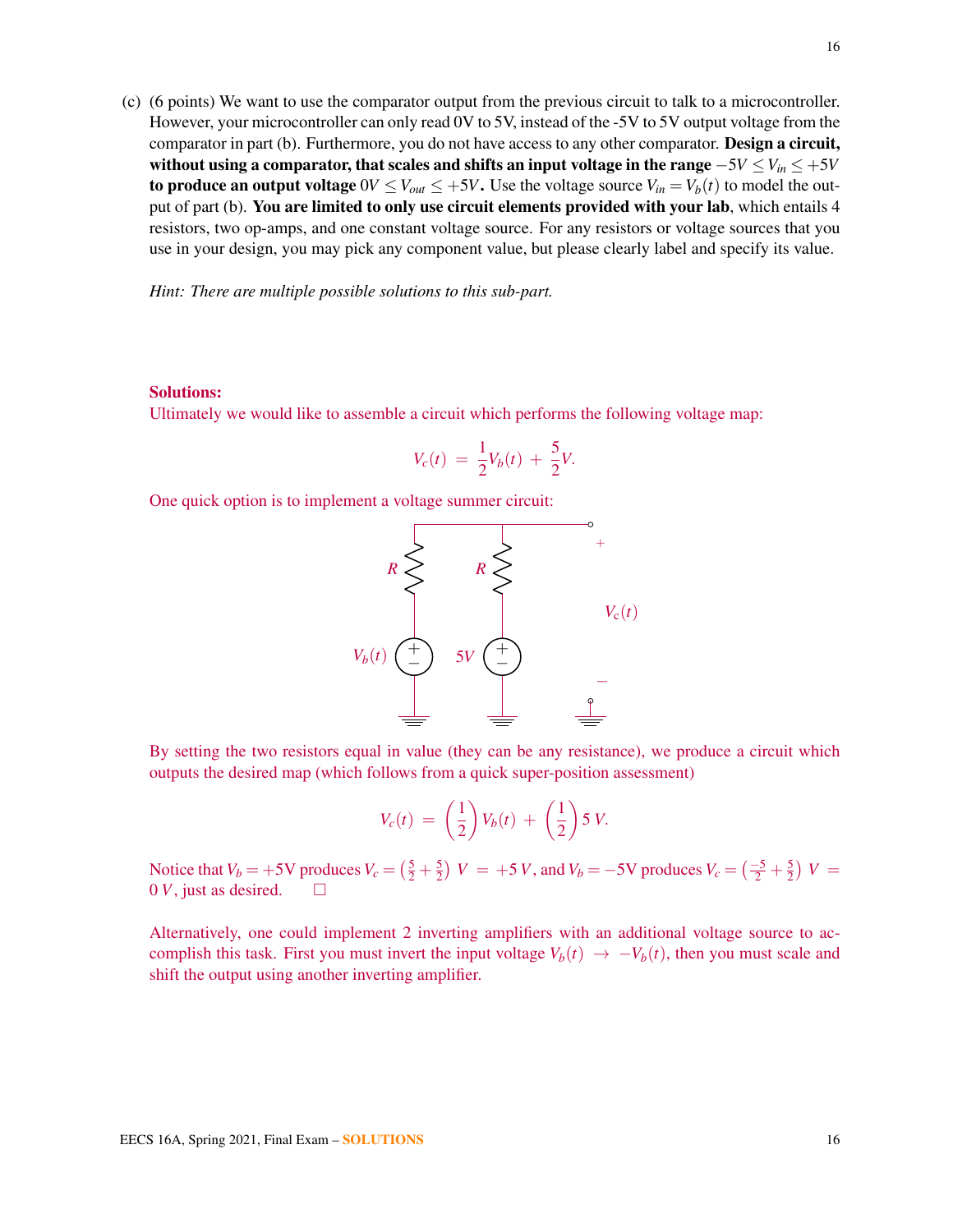

The first stage simply inverts  $V_b(t)$  since the output at node *u* is

$$
u = 0 - R\left(\frac{V_b - 0}{R}\right) = -\frac{R}{R}V_b(t) = -V_b(t).
$$

Now the output from the second stage produces

$$
V_c(t) = \left(\frac{5}{3}V\right) - \frac{R}{2R}\left(u - \frac{5}{3}V\right) = \left(\frac{5}{3}V + \frac{5}{6}V\right) + \frac{1}{2}V_b(t) = \frac{1}{2}V_b(t) + 2.5 V.
$$

Thus our circuit reproduces the correct mapping of the  $V_b(t)$  input voltage.  $\Box$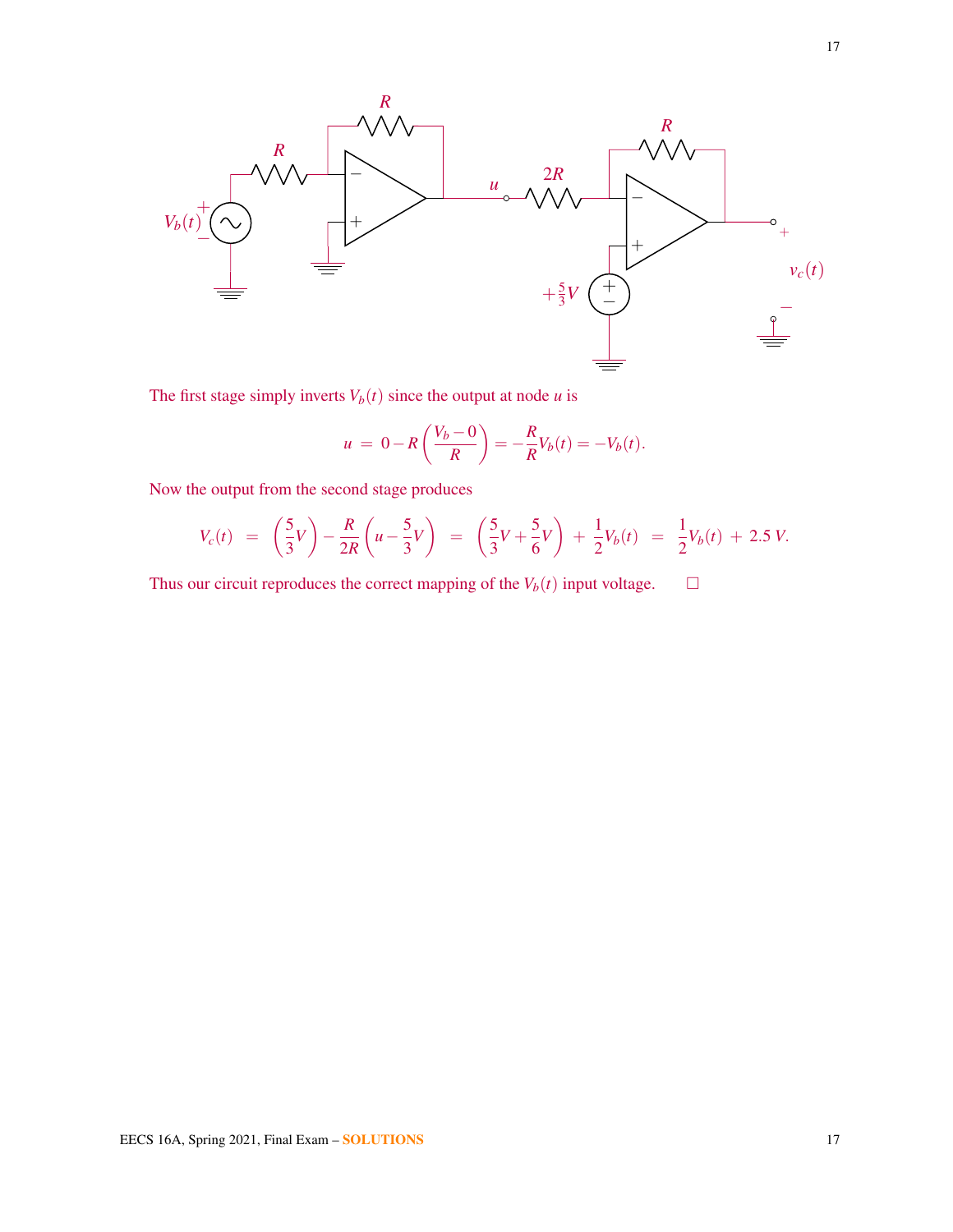#### 5. (16 points) Charge sharing check-in

(a) (8 points) Let us analyze the capacitor circuit shown below. Let us set all of the capacitors to have the same capacitance  $C_1 = C_2 = C_3 = C$ . Assume that all capacitors start without any initial charge, i.e. they are completely discharged before phase *A*.



The switches for phase *A* close first and the capacitors charge up completely. Those switches are then disconnected and the switches for phase *B* are closed. What is the voltage at node *uout* in phase *B* in terms of *C* and *Vin*? Draw out the two phases of the circuit for partial credit.

# Solutions:

First we draw out the circuit in phase *A*:



We must find the equivalent capacitance for the capacitors in series:  $C_{EQ} = C/3$ .

With this simplified circuit, we identify a charge of  $Q_A = +\frac{1}{3}CV_{in}$  on each positive plates (and conversely −*CVin*/3 on the negative plates).

Next, we draw the circuit in phase *B*: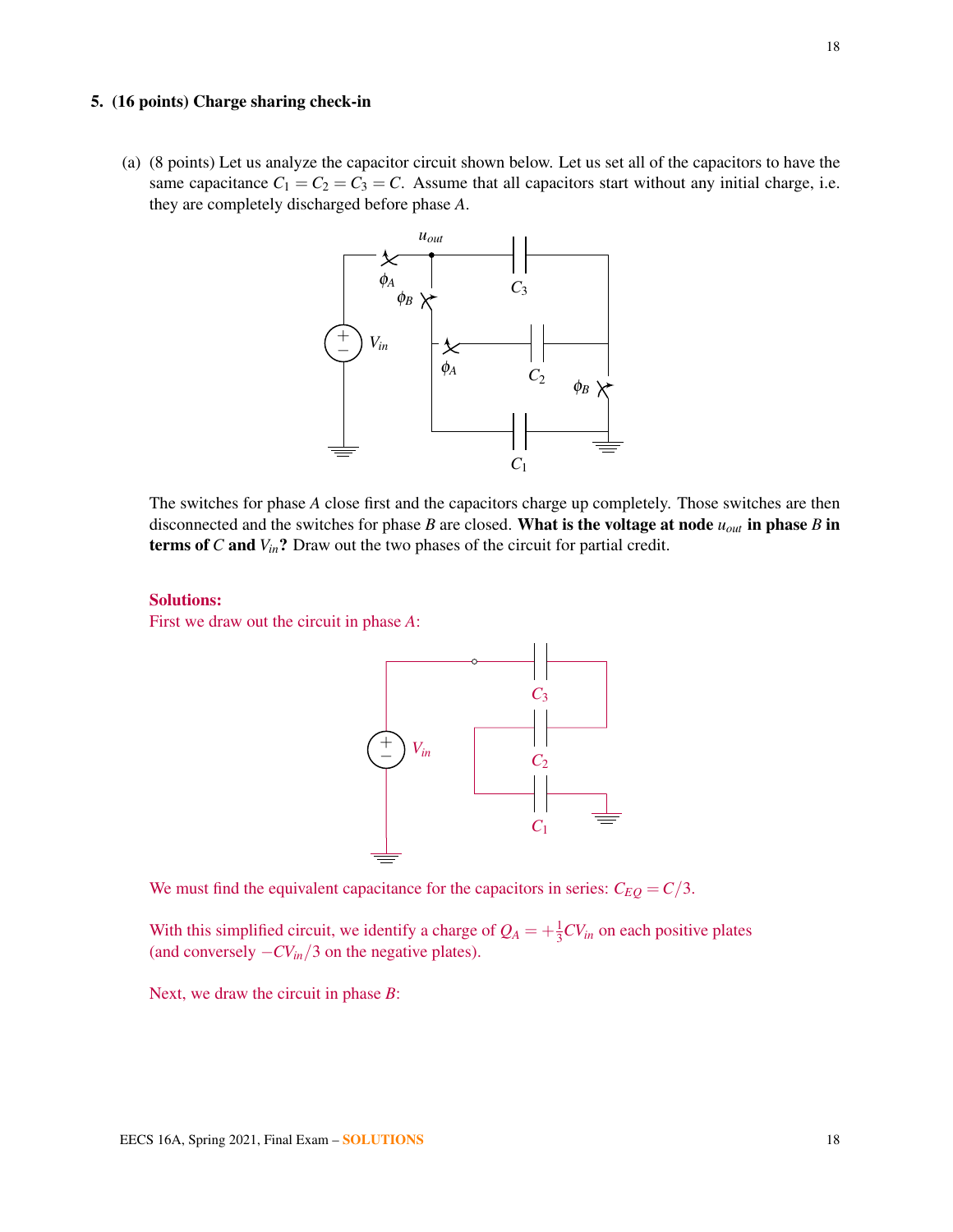

At the floating node  $u_{out}$ , we see the positive plates of the capacitors  $C_1$  and  $C_3$ . The charge stored on those plates from phase *A* is  $CV_{in}/3+CV_{in}/3 = 2CV_{in}/3$ . The charge at  $u_{out}$  in phase *B* is  $2Cu_{out}$ .

Setting the charges equal, we find that  $u_{out} = V_{in}/3$ .

(b) (8 points) In this part we will analyze a slightly different circuit, shown below. Let us again set all of the capacitors to have the same capacitance  $C_1 = C_2 = C_3 = C$ . Assume that all capacitors start without any initial charge, i.e. they are completely discharged before phase *A*. The switches for phase *A* close first and the capacitors charge up completely. Those switches are then disconnected and the switches for phase *B* are closed.



What is the voltage at  $u_{out}$  in phase *B* in terms of *C* and  $V_{in}$ ? Draw out the two phases of the circuit for partial credit.

#### Solutions:

First we draw the circuit in phase *A*: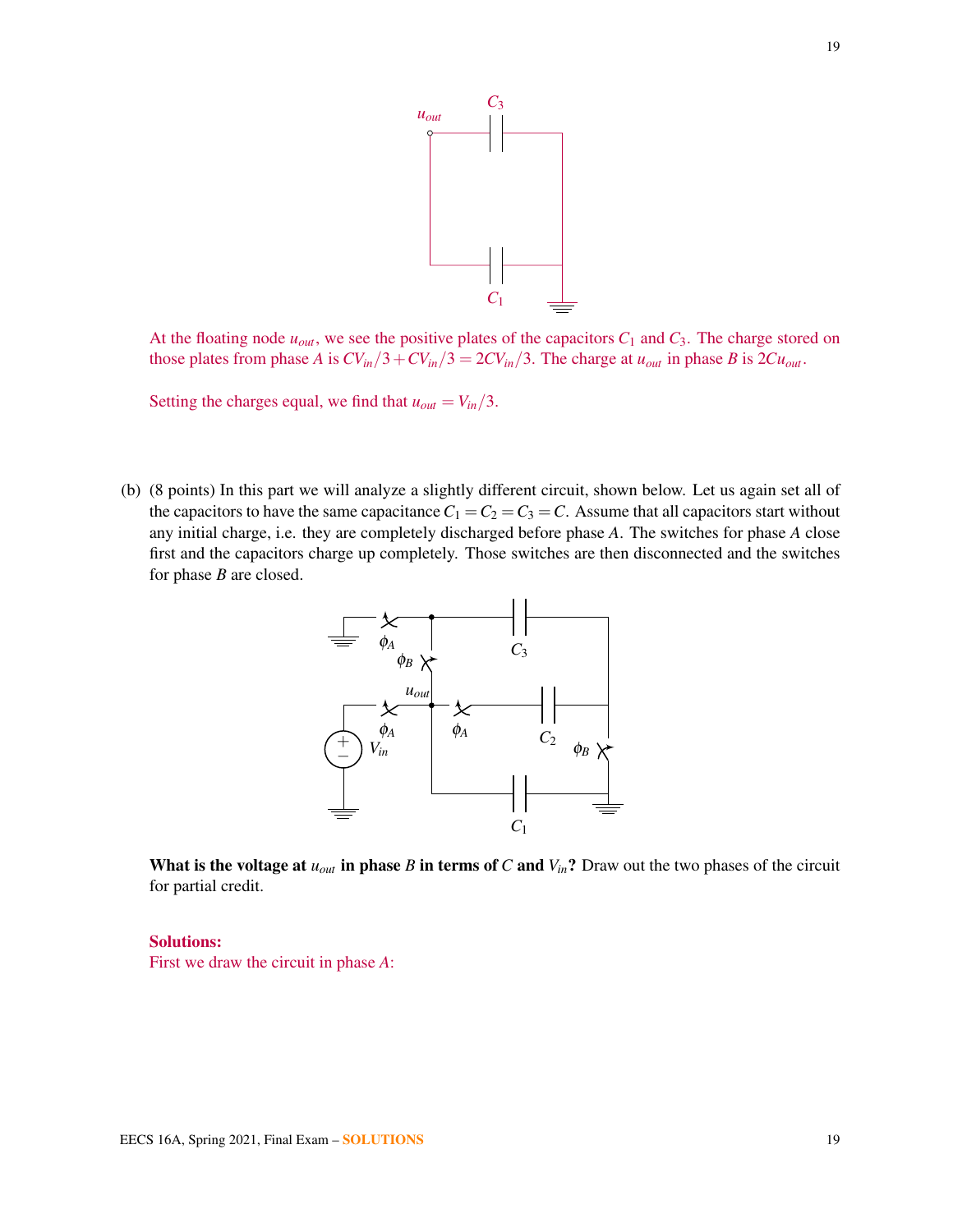

We first find the equivalent capacitance of the capacitors  $C_2$  and  $C_3$  in series on the top, which is  $C/2$ .

Thus the charge stored on the top two capacitors  $C_2$  and  $C_3$  in phase *A* is  $CV_{in}/2$ , and the charge stored on the bottom capacitor *C*<sup>1</sup> is *CVin*.

Next we draw the circuit in phase *B*.



At the floating node  $u_{out}$ , we see the positive plate of the capacitors  $C_1$  and the *negative* plate of  $C_3$ . The charge stored on those plates from phase *A* is  $CV_{in} - CV_{in}/2 = CV_{in}/2$ . The charge at  $u_{out}$  in phase *B* is  $2Cu_{out}$ .

By setting these equal we find that  $u_{out} = V_{in}/4$ .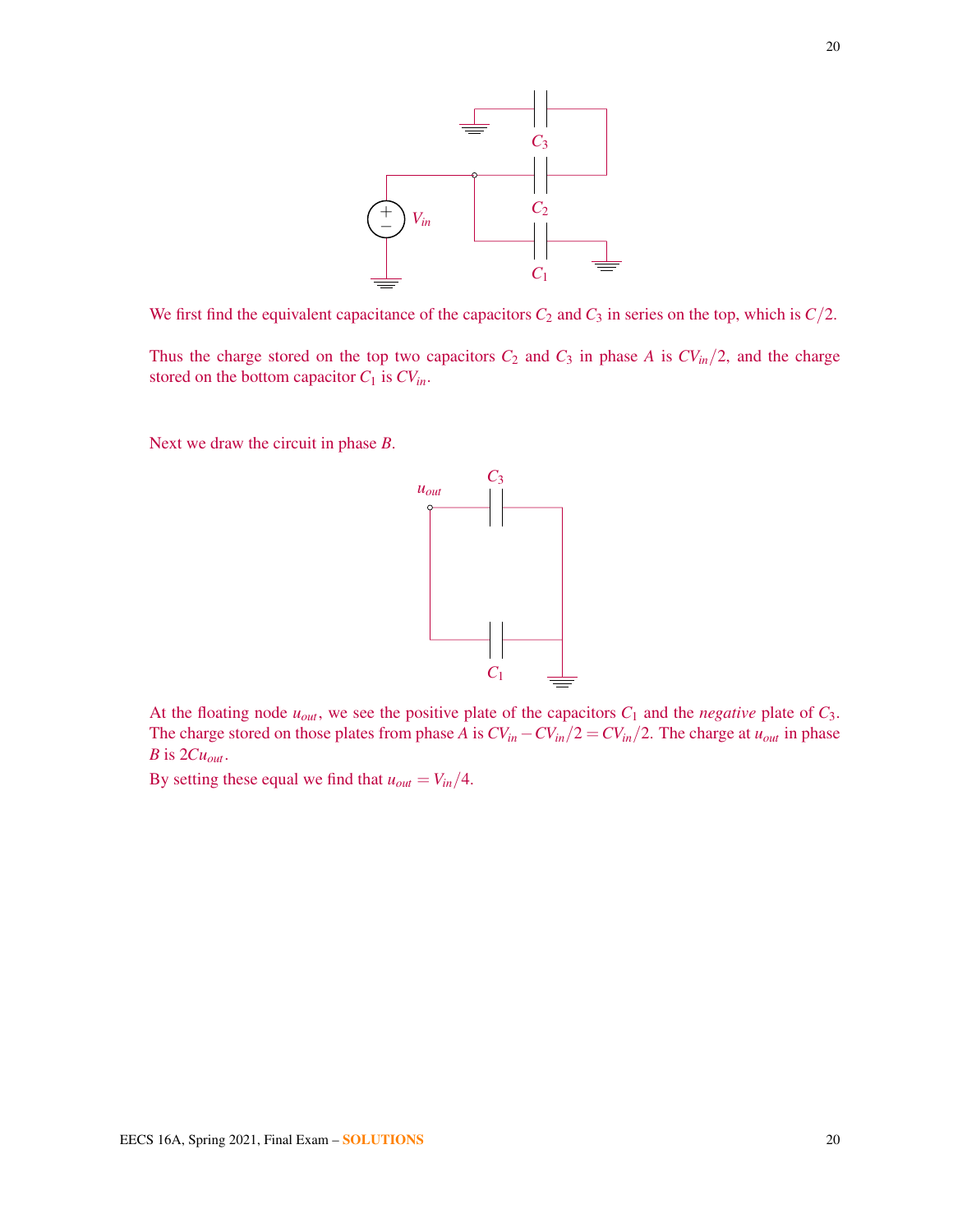# 6. (16 points) Transatlantic Telegraph Cable

The year is 1956, and secret agents Alice & Bob have been deployed to New York and London respectively. Alice regularly needs to send Bob sensitive information, and they just caught word of a recently established transatlantic telegraph cable TAT-1 between the continents, which has a much faster communication speed than mailing letters.

(a) (4 points) Alice and Bob use conventional mail to agree on a specific binary code for conveying their secret messages. Alice found a 6-element code in one of her old training manuals, but unfortunately one of the numbers in code is illegible:

$$
\vec{s}[n] = [\ +1\ ,\ -1\ ,\ +1\ ,\ +1\ ,\ -1\ ,\ \gamma\ ]
$$

(where γ represents the missing entry, which will be either +1 or -1). Luckily her manual also provides a diagram of this code's auto-correlation function, plotted in Figure [5](#page-20-0) below.

<span id="page-20-0"></span>

Figure 5: Alice's secret code (left) has a length of 6 elements but the last entry  $\vec{s}[5] = \gamma$  is unknown. The auto-correlation (right) corr $\vec{s}$ ( $\vec{s}$ )[ $k$ ] of the secret code.

Identify the missing entry  $\gamma$  (either  $+1$  or  $-1$ ) of the code from Alice's manual. Provide explicit reasoning to justify your answer.

#### Solutions:

Recall the definition for auto-correlation:

$$
corr_{\vec{s}}(\vec{s})[k] = \sum_{n=-\infty}^{+\infty} s[n] s[n-k].
$$

Since there are only 2 possible values for  $\gamma$ , let's first try  $\gamma = +1$  and then compute the auto-correlation of  $\overrightarrow{s}$ . This yields (for  $-5 \le k \le 5$ )

$$
corr_{\vec{s}}(\vec{s})[k] = [1, -2, 3, 0, -3, 6, -3, 0, 3, -2, 1].
$$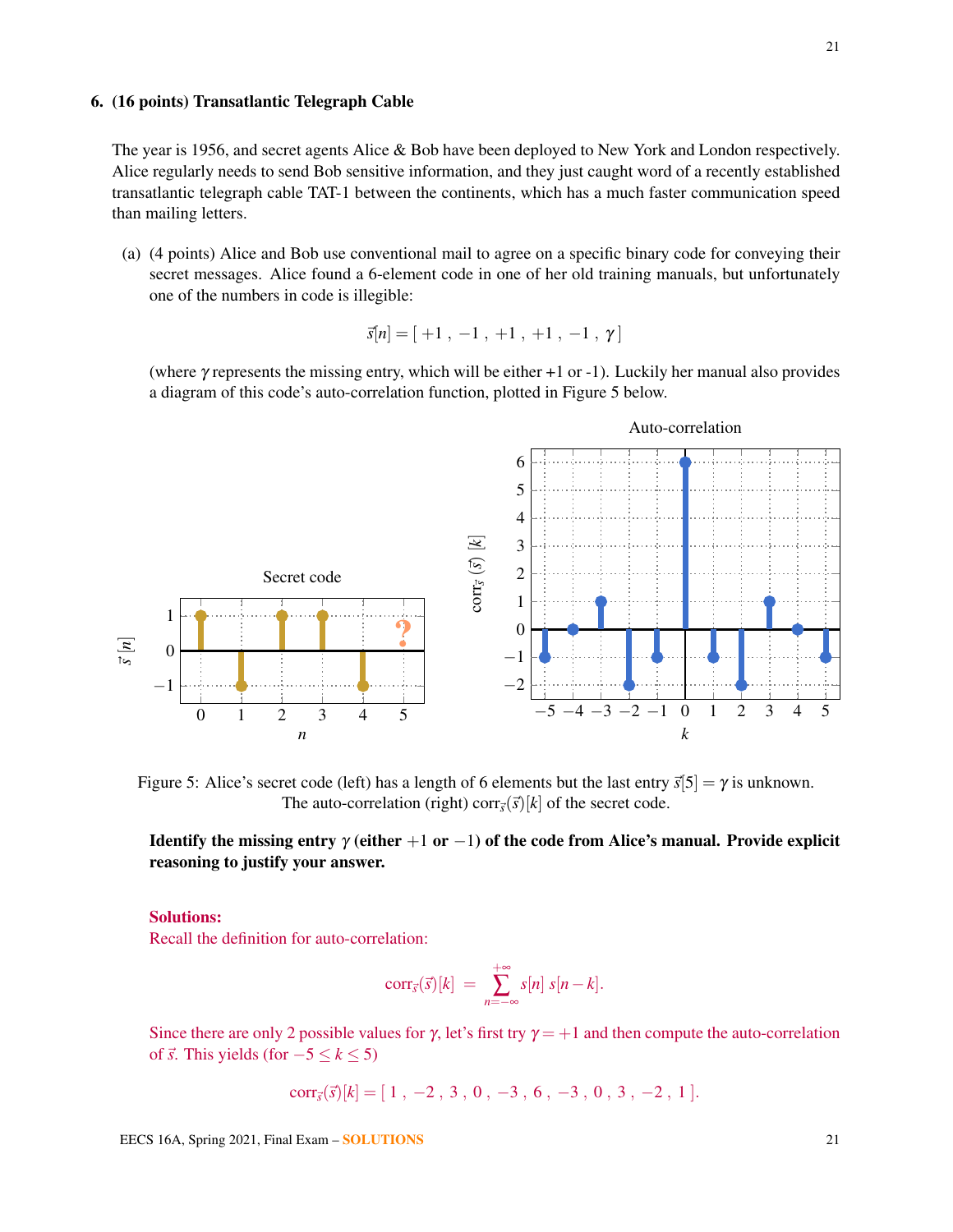Unfortunately this doesn't match the given auto-correlation sequence.

Alternatively we may verify  $\gamma = -1$  by computing the auto-correlation with this entry (for  $-5 \le k \le 5$ )

$$
corr_{\vec{s}}(\vec{s})[k] = [-1, 0, 1, -2, -1, 6, -1, -2, 1, 0, -1].
$$

This matches the given auto-correlation sequence. Therefore the missing number is  $\gamma = -1$ .  $\Box$ 

Technically one doesn't need to check the entire auto-correlation sequence. Full credit can be awarded for computing the auto-correlation at a specific non-zero *k* value ( $k \neq 0$ ) for  $\gamma = \pm 1$  and compare with the corresponding value in the plot to reach the correct conclusion that the missing number is  $\gamma = -1$ .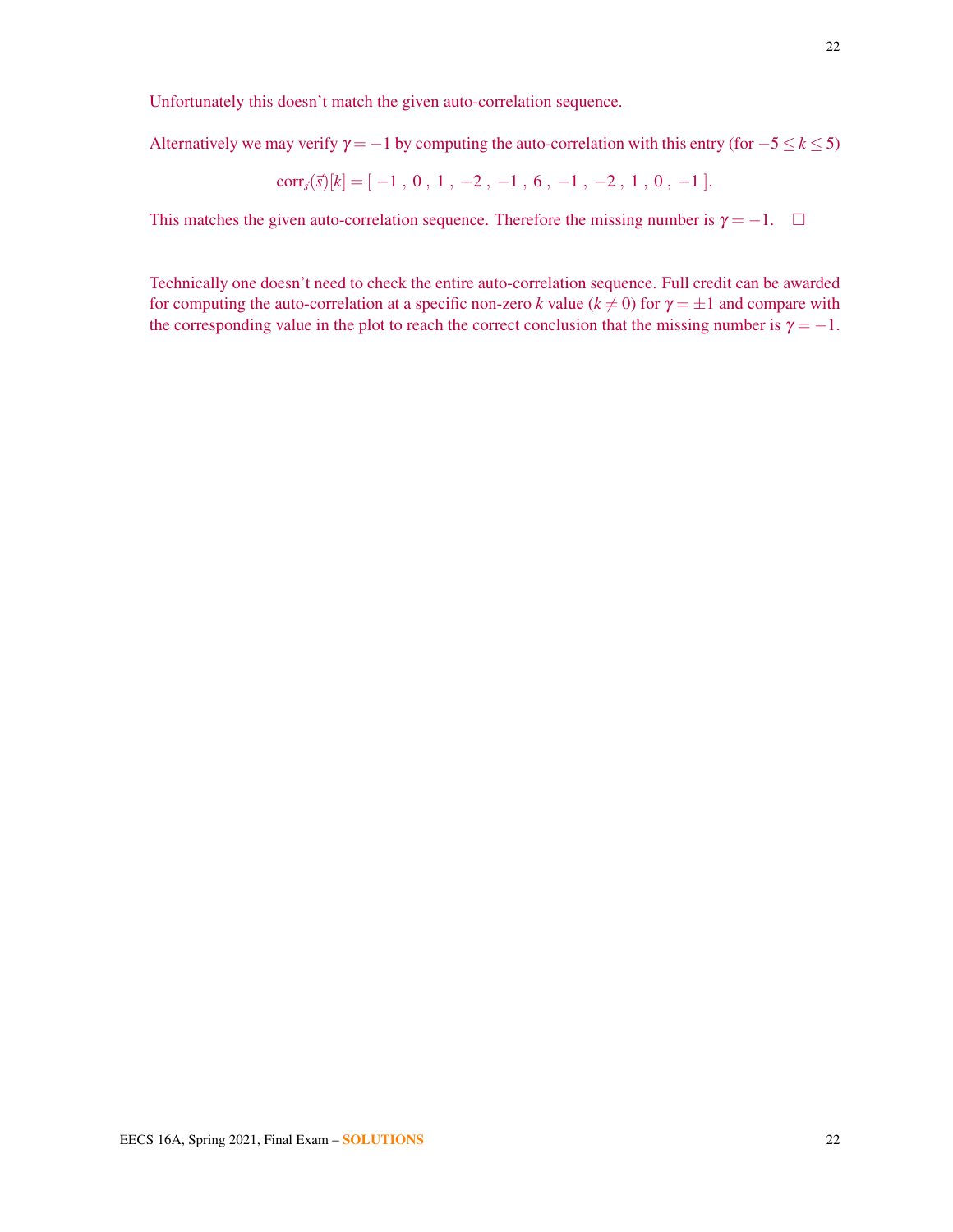<span id="page-22-0"></span>(b) (4 points) Unfortunately, enemy counter-intelligence managed to intercept Alice's mail to Bob, so she decides to use a new secret code (shown in Fig. [6\)](#page-22-0):

$$
\vec{s}[n] = [1, -1, 1, -1, -1, -1]
$$



Figure 6: Alice's newest secret code (top).

In order to communicate through the transatlantic cable, Alice and Bob need to determine the transmission delay between them. This will help Bob find the starting time stamp of Alice's messages. Alice starts transmitting the secret code repeatedly. She transmits the first element of each 6-element code at time stamps  $n = [-12, -6, 0, +6, +12]$ . At the receiving side, Bob sees the code but with some delay. Bob's best guesses of the delay are 3*T*, 4*T*, or 5*T*, where *T* denotes the time interval between adjacent time stamps.

<span id="page-22-1"></span>−4 −3 −2 −1 0 1 2 3 4 5 6 7 8 9 10 11 12 −1 0 1 *n* ~*r*[*n*] Received signal (unknown delay)

Figure 7: Bob's received signal, shifted by some unknown delay (bottom)

Bob receives the signal  $\vec{r}[n]$  shown in the lower Figure [7](#page-22-1) above. **Based on Bob's guesses, what is** the actual time delay in terms of *T*? Justify mathematically. You can assume that the delay is an integer number of *T* (i.e. no decimals).

**Solutions:** Compute the cross-correlation corr<sub> $\vec{r}$ </sub>( $\vec{s}$ )[*k*] for  $k = 3, 4, 5$ , we get the following results:

$$
corr_{\vec{r}}(\vec{s})[k=3] = 2
$$

$$
corr_{\vec{r}}(\vec{s})[k=4] = -2
$$

$$
corr_{\vec{r}}(\vec{s})[k=5] = 6
$$

A shift of  $k = 5$  matches the secret code  $\vec{s}[n]$  with the received signal  $\vec{r}[n]$ , therefore the actual time delay is 5*T*.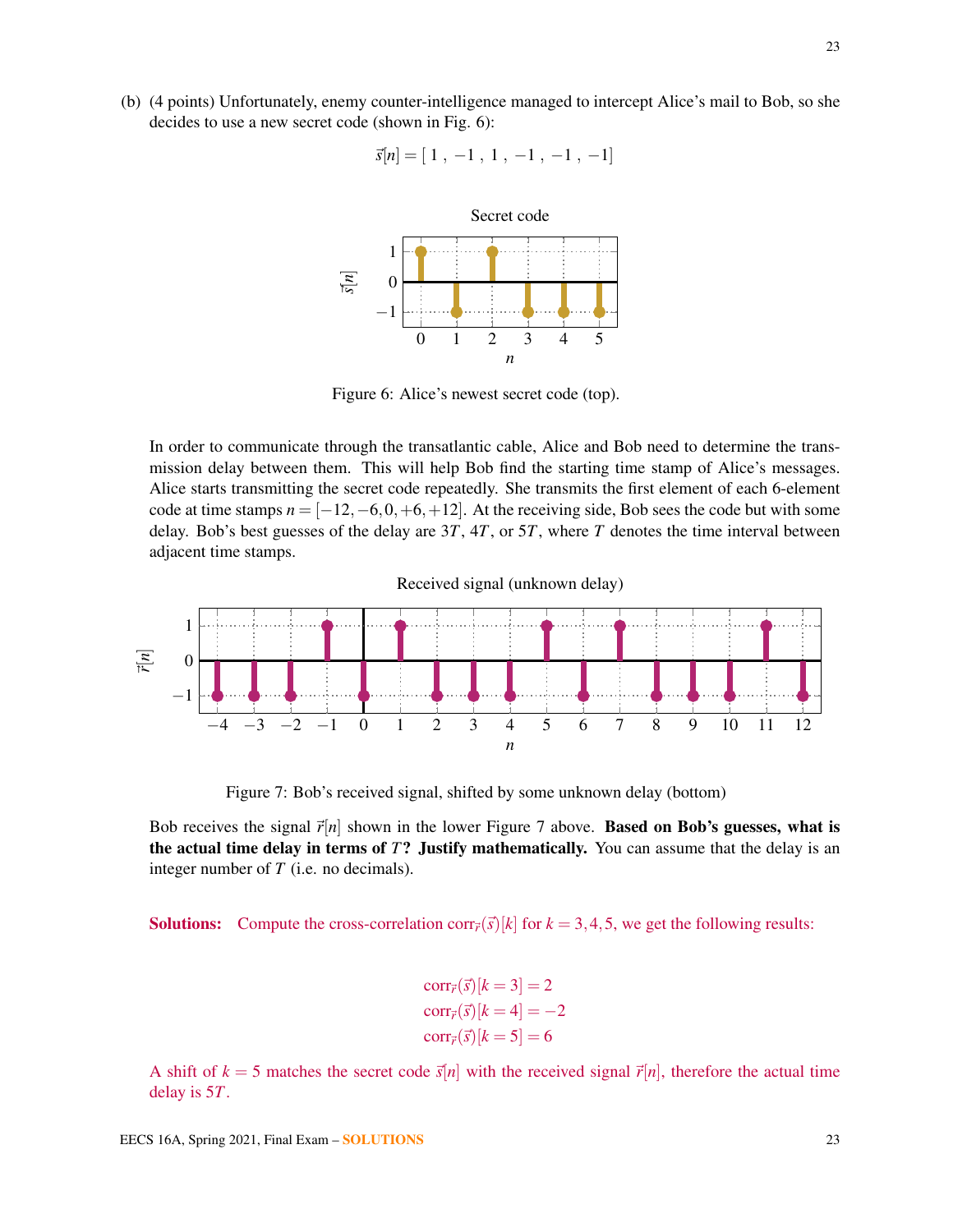(c) (4 points) Now that Alice and Bob have determined the delay, Alice can send messages using the secret code. Alice's messages contain binary symbols (composed  $\pm 1$  values), and she encodes her messages by multiplying each of her message symbols with the 6-element secret code. So if she sends a message with 18 elements, it must contain  $18/6 = 3$  symbols of information. For this part assume there is no time delay between transmission and reception.

Alice sends a 18-element-long signal to Bob. However, some noise corrupts the signal, so the signal Bob receives  $\vec{r}[n]$  contains imperfect samples instead of +1 and -1. He decides to take the cross correlation with the secret code to try to decode the message.



Figure 8: Cross correlation of the secret code with Bob's received signal, containing 3 symbols of information.  $k < 0$  and  $k > 17$  are ignored.

The cross correlation with the secret code for shifts  $k = 0$  through  $k = 17$  is:

 $corr_{\vec{r}}(\vec{s})[k] = [5.3, 0.6, 1.8, 0.2, -1.8, -0.2, -5.4, -0.6, -1.8, -0.2, 1.8, 0.2, 5.4, -0.4, 1.6, -0.8, 0, -1]$ 

# Based on the cross-correlation with the received waveform, extract the message sent to Bob. Justify your answer.

# Solutions:

Recall the definition for cross-correlation

$$
corr_{\vec{r}}(\vec{s})[k] = \sum_{n=-\infty}^{+\infty} r[n] s[n-k].
$$

We know that each 6 transmitted elements corresponds to one message symbol. Since we assume no delay, we can look at the cross correlation with shifts  $k = 0, 6, 12$ .

$$
\text{corr}_{\vec{r}}(\vec{s})[k=0] = +5.3\n\text{corr}_{\vec{r}}(\vec{s})[k=6] = -5.4\n\text{corr}_{\vec{r}}(\vec{s})[k=12] = +5.4
$$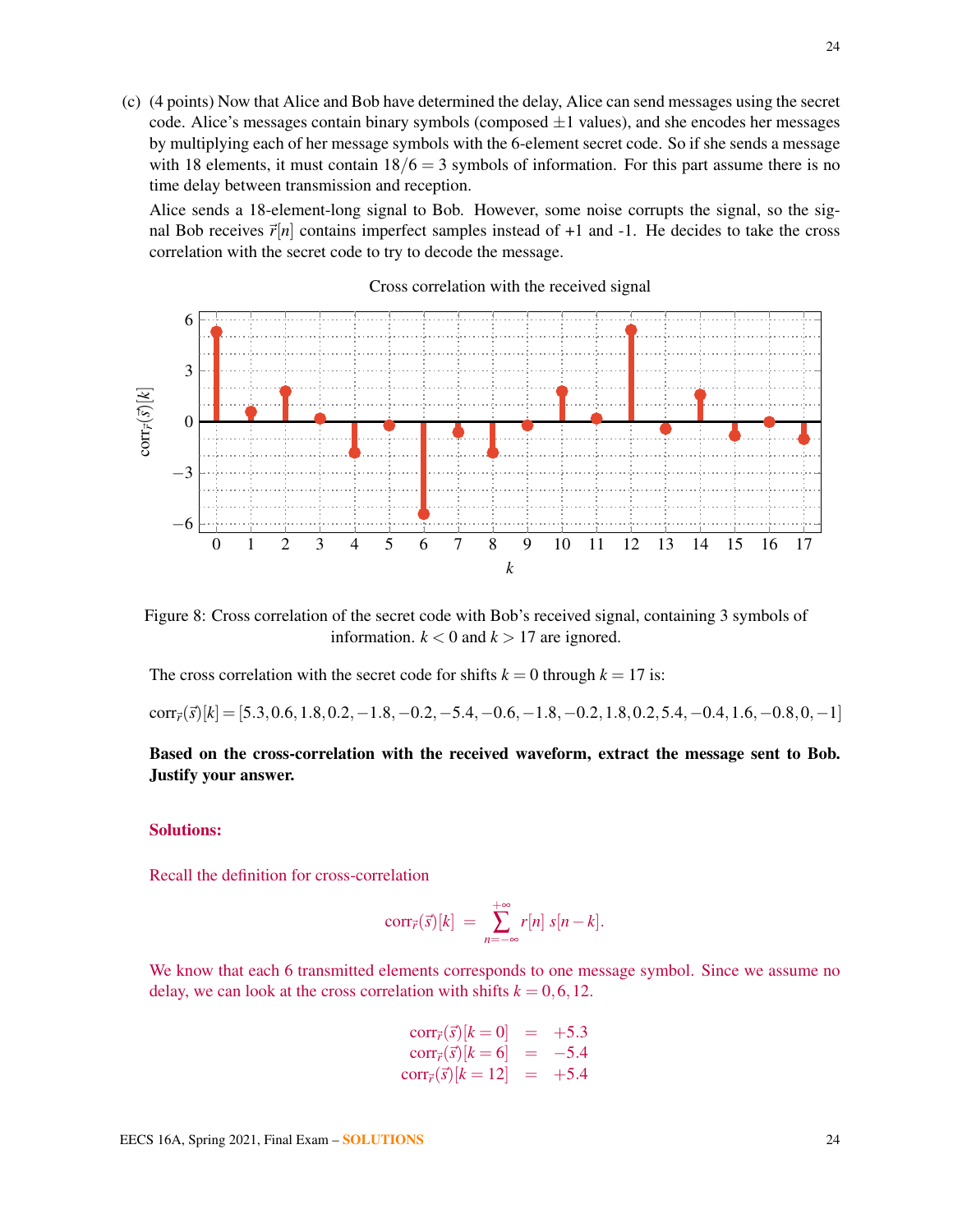The first 6 elements have a positive correlation with the secret code, so the first symbol is +1. The second 6 elements have a negative correlation, meaning they are more similar to the secret code multiplied by -1. This means the second symbol is -1. Finally, the third symbol is +1 for a similar reason as the first symbol.

Therefore, Alice's message is  $[ +1, -1, +1 ]$ .  $\Box$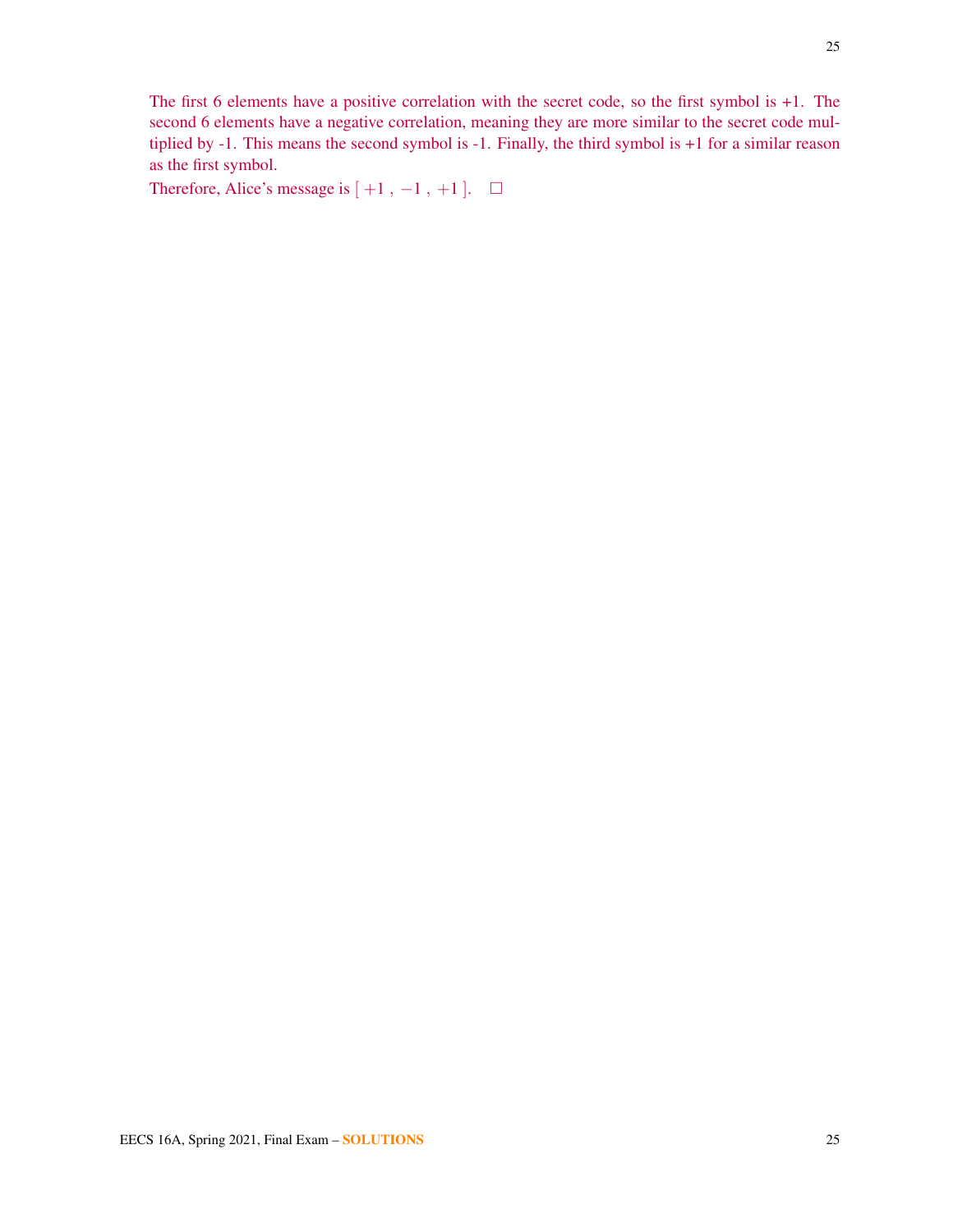(d) (4 points) Enemy forces have cut the cable to prevent Alice & Bob from communicating. Alice can go underwater to fix the break, but she must first identify the break location in the Atlantic ocean. She expects the broken point to echo her signal back along the cable, i.e. if she transmits her signal, it will reflect at the break and she will receive the signal back after some delay. She decides to transmit her 6-bit code

$$
\vec{s}[n] = [1, -1, 1, -1, -1, -1]
$$

and monitor the signal  $\vec{r}[n]$  that echoes back. She computes the cross-correlation of the echo with the secret code, i.e. corr $\vec{r}(\vec{s})[k]$ , shown in Figure [9.](#page-25-0)

<span id="page-25-0"></span>

Figure 9: 6-bit secret code (left). Cross-correlation (right) corr $\vec{r}(\vec{s})[k]$  of the echo with the secret code.

Assume the time interval between adjacent time stamps is  $T = 1$  ms =  $10^{-3}$  s, and that the signal travels in the telegraph cable at a speed of  $v = 2 \times 10^8$  m/s (the speed of light is  $c \approx 3 \times 10^8$  m/s in a vacuum, but in the cable medium it is  $v = \frac{2}{3}$  $\frac{2}{3}c$  ). How far is the broken point from Alice's location?

*HINT: Remember to account for the fact that the received signal has taken a full round trip, which is double the distance from Alice to the break.*

#### Solutions:

The peak of the cross-correlation occurs at  $k = 4$ , so we know the time delay between the transmitted signal and the echo is  $4T = 4$  ms. Note that the signal travels from Alice's location to the broken point then back to Alice's location, and the round-trip time delay is  $2 \times$  the single-trip time delay. Therefore, the distance from Alice's location to the broken point is

$$
\frac{1}{2}(4 \text{ ms} \times 2 \times 10^8 \text{ m/s}) = 4 \times 10^5 \text{ m} = 400 \text{ km}.
$$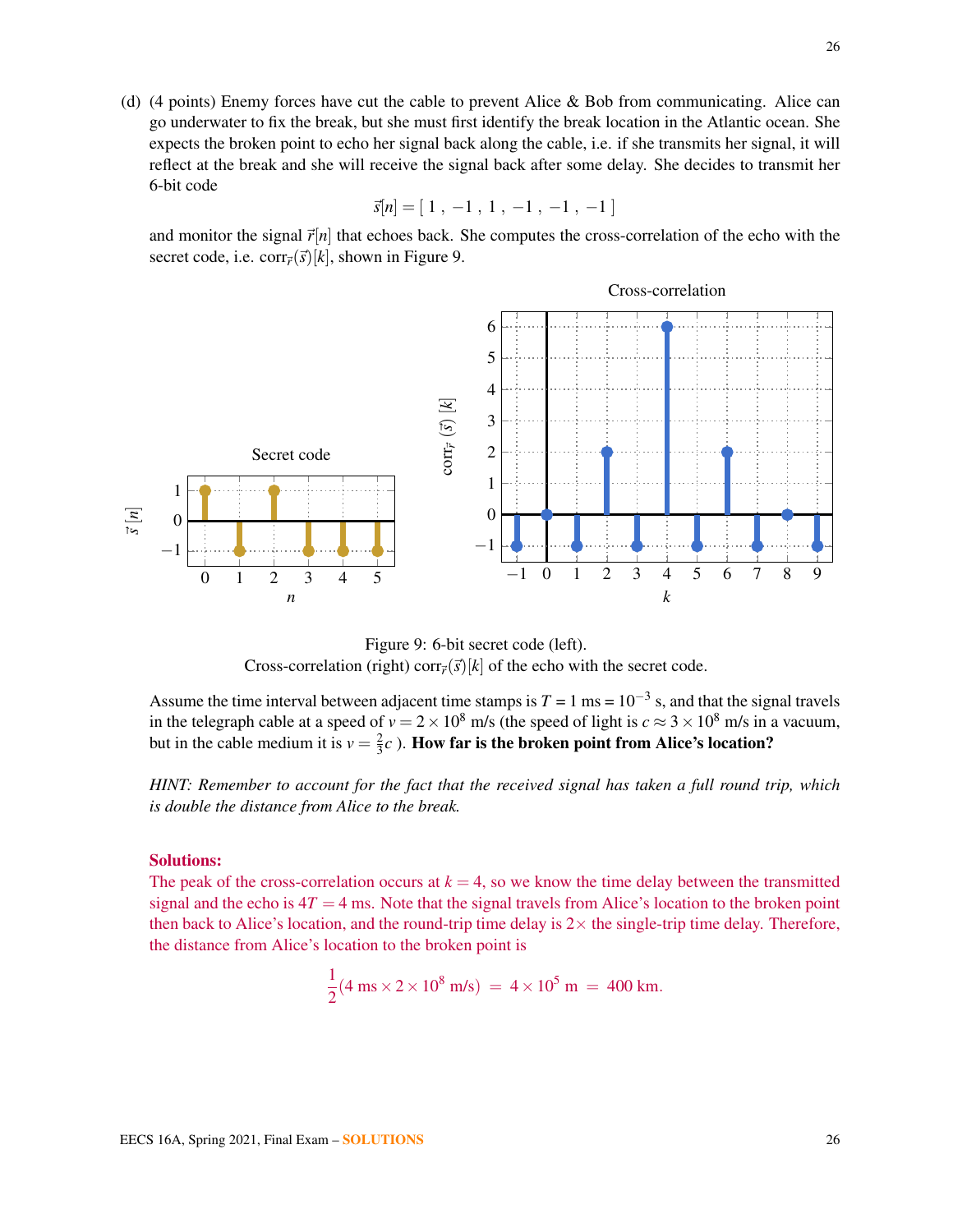# 7. (16 points) Cool Predictions

You have just been contracted by PG&E to predict daily energy use by the UC Berkeley campus based on local weather conditions. They have provided data of last year's daily energy usage along with corresponding weather reports.

(a) (5 points) You hypothesize a linear model based on the phase of the moon (represented as an integer between 0 and 8) and the season (represented as an integer between 0 and 3).

$$
E = \alpha_P x_P + \alpha_S x_S \tag{4}
$$

<span id="page-26-0"></span>where *E* is the daily energy usage (in kilowatt-hours),  $x<sub>P</sub>$  represents the moon phase, and  $x<sub>S</sub>$  corresponds to the seasons. To get an initial approximation for the model parameters  $\alpha_p$  and  $\alpha_s$ , you sample data from 3 days to set up a linear system; the data have been printed in Table [1](#page-26-0) below.

| <b>X<sub>P</sub></b> | XS | E, |
|----------------------|----|----|
|                      |    |    |
|                      |    |    |
|                      |    |    |

Table 1: Campus daily energy-usage  $(x_P$  is the moon phase,  $x_S$  is the season, and *E* is the energy usage)

Explicitly set up the linear system of equations  $D\vec{a} = \vec{E}$ , then from this system compute the leastsquares solutions for ˆ~*a* = α*P* α*S* .

#### Solutions:

We must first write out the data into a linear system:

$$
\mathbf{D}\vec{a} = \vec{E} \rightarrow \begin{bmatrix} 1 & 0 \\ 0 & 2 \\ 1 & 1 \end{bmatrix} \begin{bmatrix} \alpha_P \\ \alpha_S \end{bmatrix} = \begin{bmatrix} 4 \\ 2 \\ 5 \end{bmatrix}
$$

Unfortunately the columns of  **are not orthogonal, so there is no short-cut to determining the least** squares solution. Next we employ the least squares formula to identify  $\hat{\vec{a}} = (\mathbf{D}^T \mathbf{D})^{-1} \mathbf{D}^T \vec{E}$ .

$$
\hat{a} = \left( \begin{bmatrix} 1 & 0 & 1 \\ 0 & 2 & 1 \end{bmatrix} \begin{bmatrix} 1 & 0 \\ 0 & 2 \\ 1 & 1 \end{bmatrix} \right)^{-1} \begin{bmatrix} 1 & 0 & 1 \\ 0 & 2 & 1 \end{bmatrix} \begin{bmatrix} 4 \\ 2 \\ 5 \end{bmatrix}
$$

$$
= \left( \begin{bmatrix} 2 & 1 \\ 1 & 5 \end{bmatrix} \right)^{-1} \begin{bmatrix} 9 \\ 9 \end{bmatrix}
$$

$$
= \frac{1}{9} \begin{bmatrix} 5 & -1 \\ -1 & 2 \end{bmatrix} \begin{bmatrix} 9 \\ 9 \end{bmatrix}
$$

$$
\hat{a} = \begin{bmatrix} 4 \\ 1 \end{bmatrix} \quad \Box
$$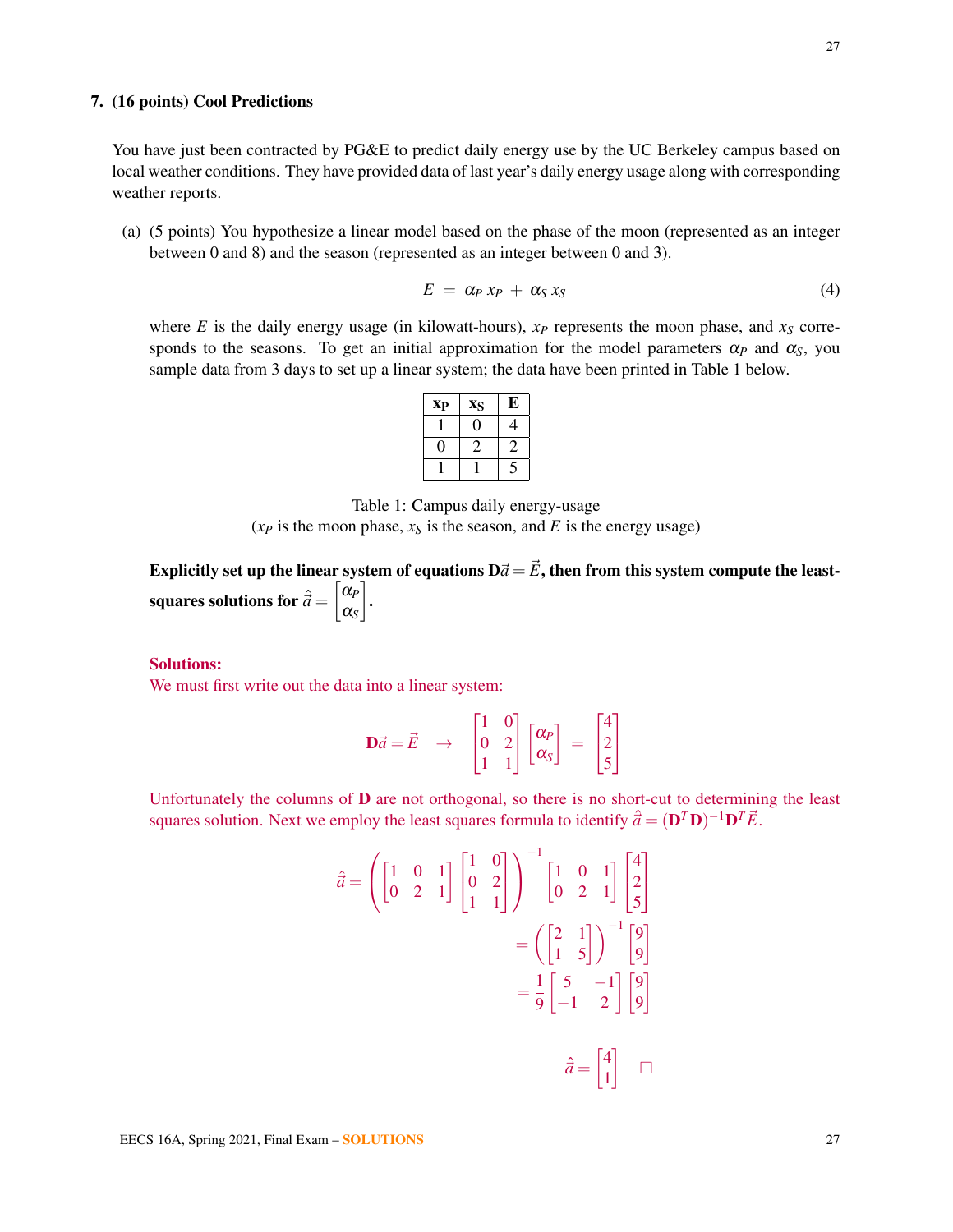(b) (4 points) After speaking with the on-campus facility experts, you realize that a majority of energy is actually used for heating/air conditioning for indoor facilities (affected by outdoor temperature) and the outdoor pools (affected by wind conditions). This guides you to a new prediction model

$$
E = \alpha_T (x_T - 15)^2 + \alpha_W x_W + \alpha_R \tag{5}
$$

where *E* is daily energy usage (in kilowatt-hours),  $x_T$  corresponds to temperature (in Celsius),  $x_W$ corresponds to wind speed (in meters per second), and  $\alpha_R$  accounts for all non-heating-related energy usage. Now you would like to use data from last year's logs to identify the least-squares solution for

<span id="page-27-0"></span>the parameters of this new model  $\vec{a} =$  $\sqrt{ }$  $\overline{\phantom{a}}$ α*T* α*W* α*R*

| $x_T (^\circ C)$ | $x_W$ (m/s) | $E$ (kWh) |
|------------------|-------------|-----------|
| 25               |             | 300       |
| 20               |             | 220       |
| 10               |             | 250       |
| 15               |             | 280       |
| 12               |             | 350       |

1  $\vert \cdot$ 

Table 2: Selected energy/weather data logs.

 $(x<sub>T</sub>$  is the temperature,  $x<sub>W</sub>$  is the wind speeds, and *E* is the energy usage.)

Provided the data in Table [2](#page-27-0) above, explicitly set up the linear system  $D\vec{a} = \vec{E}$  needed to solve for the least-squares solution of the parameter vector  $\vec{a}$ . This means you must write out all of the matrix **D** and vector  $\vec{E}$  elements for full credit.

*Note: you are not asked to actually find the least-squares solutions for this part!*

# Solutions:

The transcription process is quite similar to the previous sub-part, but now we must be wary of the coefficients near  $\alpha$  (which is  $(x_T - 15)^2$ ) and  $\gamma$  (all constant 1).

$$
\mathbf{D}\vec{a} = \vec{E} \longrightarrow \begin{bmatrix} 100 & 4 & 1 \\ 25 & 5 & 1 \\ 25 & 1 & 1 \\ 0 & 5 & 1 \\ 9 & 9 & 1 \end{bmatrix} \begin{bmatrix} \alpha_T \\ \alpha_W \\ \alpha_R \end{bmatrix} = \begin{bmatrix} 300 \\ 220 \\ 250 \\ 280 \\ 350 \end{bmatrix}. \quad \Box
$$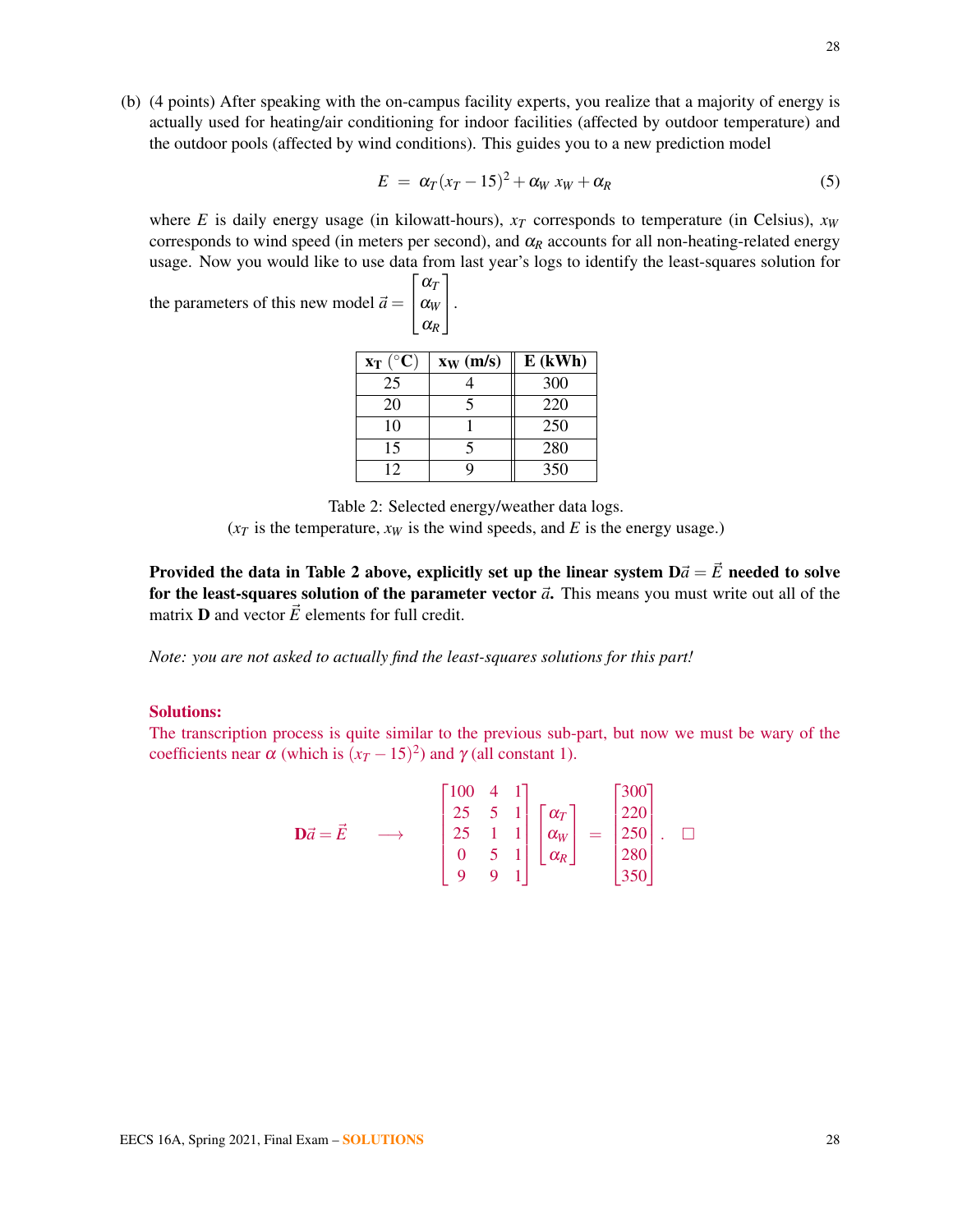(c) (3 points) Now that you spent some time playing around with different prediction models, you have finally developed a surprisingly simple model (with only 3 parameters) that accurately fits last year's the energy and weather data.

Your next task is to test the model against this year's weather and energy data. Unfortunately the latest data (matrix **D** below) keeps causing your code to crash! Checking the data, you try tweaking a single entry (denoted by  $\eta$ ) in **D** and re-running. Lo and behold... it works!

$$
\mathbf{D} = \begin{bmatrix} 30 & 25 & 5 \\ 25 & 21 & 4 \\ 10 & 6 & 4 \\ 10 & \eta & 5 \\ 20 & 15 & 5 \end{bmatrix}
$$

The original error message said "Math error: Solution cannot be computed." Explain what is likely causing this error. Then use this reasoning to identify the original value of the data entry  $\eta$  that causes the code to crash.

**Solutions:** In order to use the least squares formula, the  $D<sup>T</sup>D$  matrix must be invertible. This requires the D to have linearly independent columns. We can observe that the entries in the third column (excluding the 4th row) are equal to column 1 - column 2. So if  $\eta = 5$ , then the columns are linearly dependent, which would cause error. So  $\eta = 5$  was our original value that caused the code to crash.

(d) (4 points) As a final test, you apply all 3 of your developed models (from question parts a, b, c) to predict daily energy usage over the last 3 days from the most recent weather data. These models generate the following daily energy usage estimates  $\hat{\vec{E}}_a$ ,  $\hat{\vec{E}}_b$ , and  $\hat{\vec{E}}_c$ , shown below along with the actual energy values  $\vec{E}$ .

| $\vec{E} =$ |                                               | $\hat{E}_a = \begin{bmatrix} 1 \\ 1 \end{bmatrix}$ |                                                               |                                                               |
|-------------|-----------------------------------------------|----------------------------------------------------|---------------------------------------------------------------|---------------------------------------------------------------|
|             | $\begin{bmatrix} 1 \\ 3 \\ 0.5 \end{bmatrix}$ | $\lfloor 1 \rfloor$                                | $\hat{\vec{E_b}} = \begin{bmatrix} 0 \ 2 \ 1.5 \end{bmatrix}$ | $\hat{\vec{E}_c} = \begin{bmatrix} 2 \\ 2 \\ 1 \end{bmatrix}$ |

Compute the squared error for each of the models. Based on that, which model best agrees with the actual daily usage data?

#### Solutions:

In order to identify the model that produced the best estimation, we must compute the squared error for each model.

$$
e_a = \|\vec{E} - \hat{E}_a\|^2 = (1-1)^2 + (3-1)^2 + (0.5-1)^2 = 0 + 4 + 0.25 = 4.25
$$
  
\n
$$
e_b = \|\vec{E} - \hat{E}_b\|^2 = (1-0)^2 + (3-2)^2 + (0.5-1.5)^2 = 1 + 1 + 1 = 3
$$
  
\n
$$
e_c = \|\vec{E} - \hat{E}_c\|^2 = (1-2)^2 + (3-2)^2 + (0.5-1)^2 = 1 + 1 + 0.25 = 2.25
$$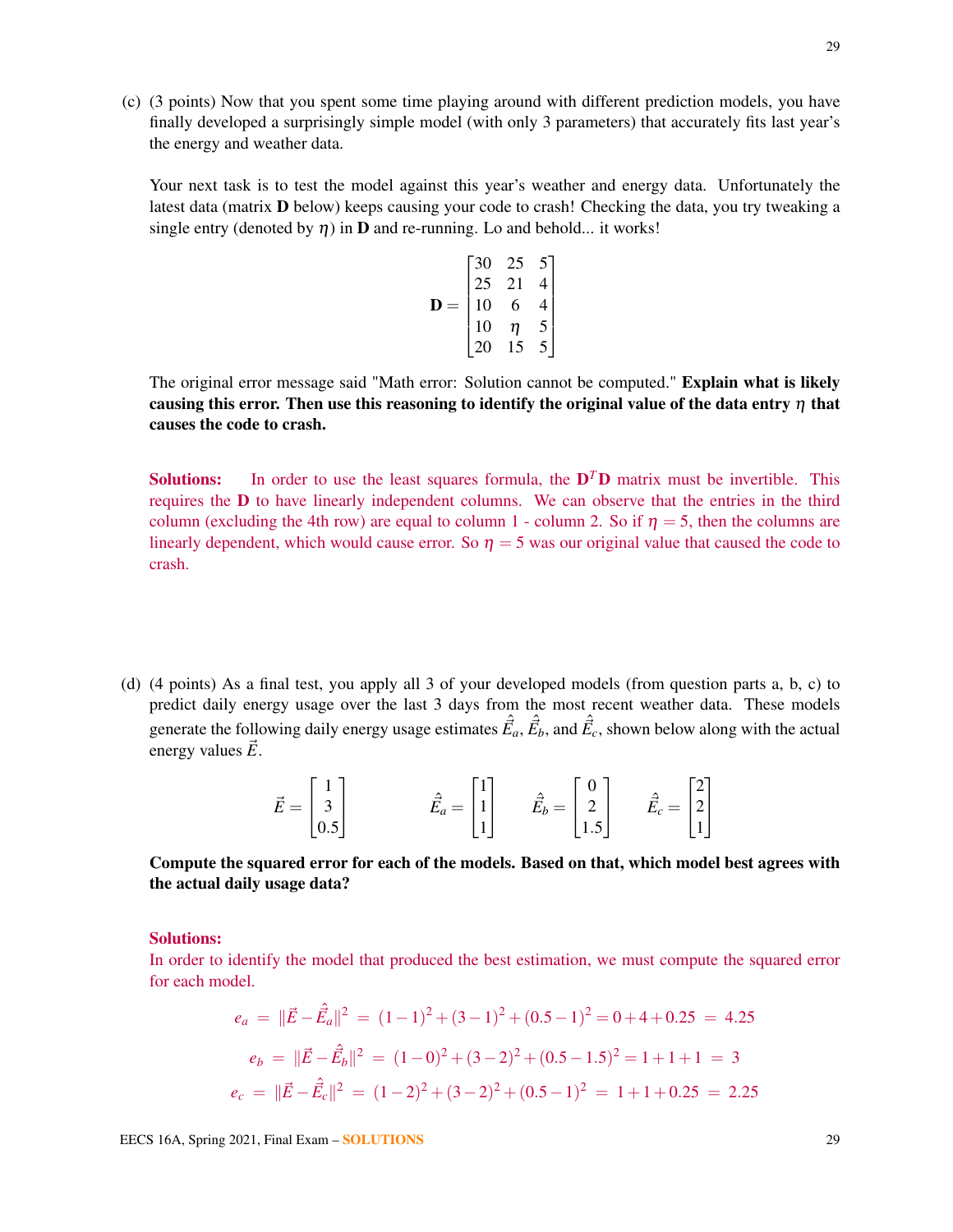Model *c* has the lowest squared error  $(e_c < e_b < e_a)$ , therefore our final model *c* most accurately predicts future energy usage based on weather patterns.  $\square$